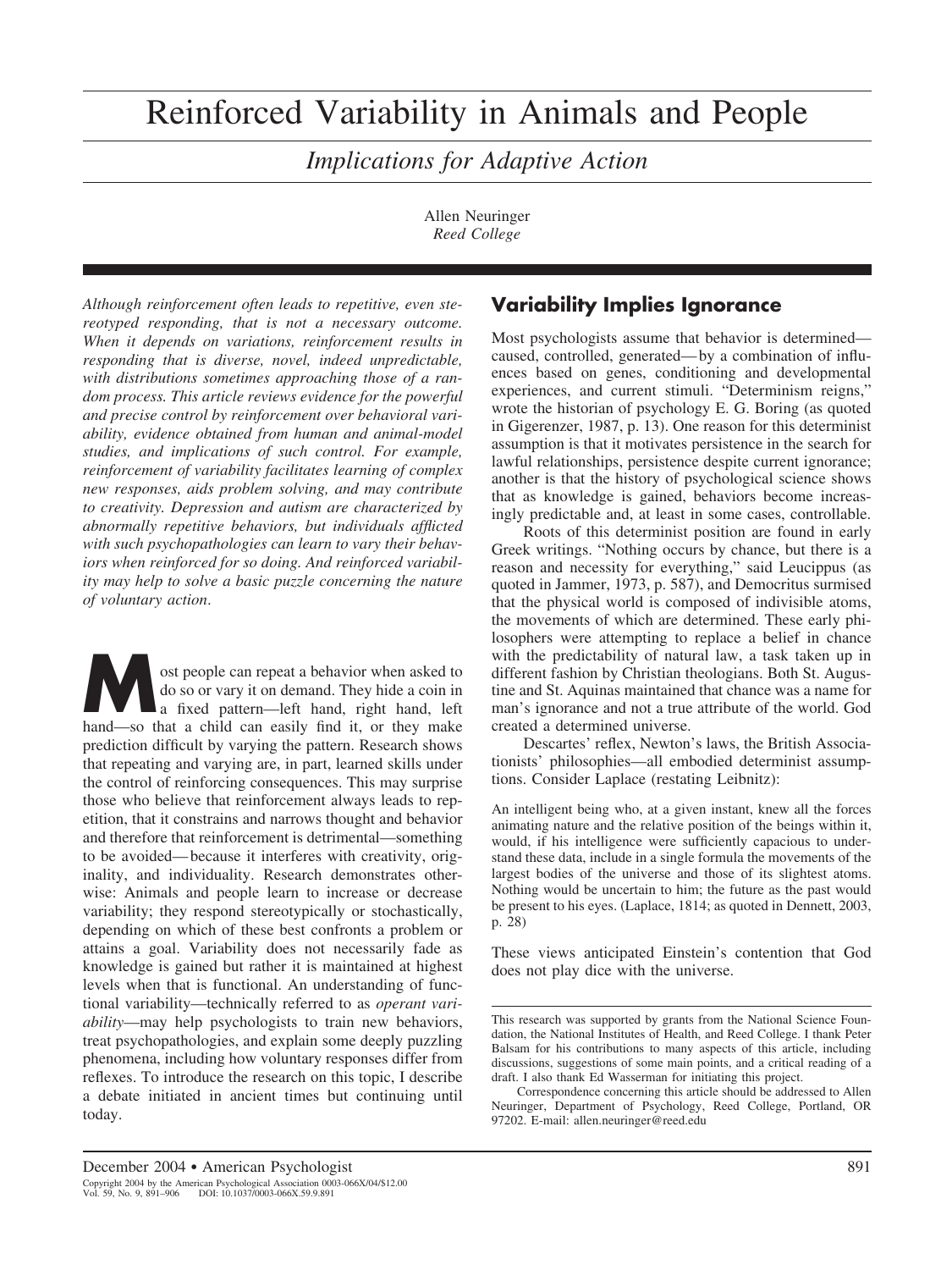

**Allen Neuringer**

From La Mettrie and Helmholtz through Freud and Gestaltists to behaviorists, most psychologists shared the view that variability is a sign of ignorance, and therefore experimental procedures were designed to minimize variability so as to discover underlying causes. In recent times, the determinist position has been associated most closely with B. F. Skinner, a radical behaviorist, who wrote, "We cannot prove . . . that human behavior . . . is fully determined, but the proposition becomes more plausible as facts accumulate" (Skinner, 1974, p. 189). Behaviorists do not stand alone in this regard, for determinist assumptions are common in many other areas of contemporary psychology, including cognitive, social, developmental, physiological, clinical, and personality.

# **Variability Is Functional**

According to a competing claim, however, some things cannot be predicted, even if complete knowledge is assumed: chance-like, random, or stochastic effects do not disappear. Those who hold to this *indeterminist* position argue that variability is more than a sign of ignorance—it is real—and attempting to characterize a population by statistical summaries such as mean or median will only obscure the true underlying diversity.

Epicurus agreed with Democritus that the motion of atoms are often determined, but in order to explain novelty, creativity, and voluntary action, he posited that atoms occasionally swerved randomly—a proposal that has resonated through the ages:

The swerve envisioned by Epicurus is not due either to an external force or to a change in the atom itself but is entirely uncaused. It is not just that [we] cannot discover the cause. . . . There is simply no cause to be discovered. (Cahn, 1967, p. 74)

While Descartes and the British Associationists were providing mechanical interpretations of action, Pascal and Fermat conceptualized the universe as a gaming table and formulated probability theory. When Newtonian physics was at its heights, Charles Peirce's theory of tychism hypothesized chance as the basis of all physical and psychological phenomena, and as will be seen, his friend, William James, adopted that philosophy. Random variations play an essential role in the theory of evolution, with variations arising not only from externally induced mutations but also from processes endogenous to the cell, such as random assortment of chromosomes and jumping genes. These latter examples suggest that genetic variability is maintained actively. In contemporary physics, randomness is the basis for quantum mechanics.

Psychology has had its share of indeterminist theorizing as well. James wrote that events

have a certain amount of loose play . . . so that . . . one of them does not necessarily determine what the others shall be.... [Indeterminism] admits that possibilities may be in excess of actualities, and that things not yet revealed to our knowledge may really in themselves be ambiguous. Of two alternative futures . . . both may now be really possible; and the one becomes impossible only at the very moment when the other excludes it by becoming real itself. Indeterminism thus denies the world to be one unbending . . . fact. It says there is a . . . pluralism in it. (James, 1884/ 1956, pp. 150 –151)

These views anticipate *superposition* in contemporary physics, the theory that a subatomic particle exists in many different potential states and places, with the actual occurrence emerging randomly (McFadden, 2000). Regarding voluntary behavior, James (1884/1956) wrote in the same paper, "Indeterminate future volitions *do* mean chance" (p. 158), implying that voluntary actions are, to some extent, random in nature.

Gustav Fechner, an influential progenitor of contemporary psychophysics, developed the indeterminist position. Psychological phenomena were "collectives" of instances, with general laws describing the averages but chance governing the instances. Thus, scientific laws describe classes, or sets, within which chance or probability reigns. Fechner referred to *Unbestimmtheit*, meaning indeterminacy, and *Zufall*, meaning chance, and argued that "the world has some amount of objectively existing *'Indetermination*' . . ., which 'really depends . . . on freedom,' as Fechner puts it, and which is not just the result 'of our ignorance of the conditions'" (Heidelberger, 1987, p. 123). Indeterminate events are a real part of the real world and not due simply to faulty knowledge.

Skinner is often mistakenly characterized only as a determinist, but in fact he held views similar to Fechner's. Both Fechner and Skinner were determinists regarding general laws, but both argued that individual instances often could not be predicted. Skinner distinguished between two types of conditioned responses, Pavlovian (also referred to as *respondent*) and operant (also referred to as *instrumental*). Knowledge concerning previous experiences with conditioned and unconditioned stimuli would permit precise predictions of Pavlovian reflexes. Operants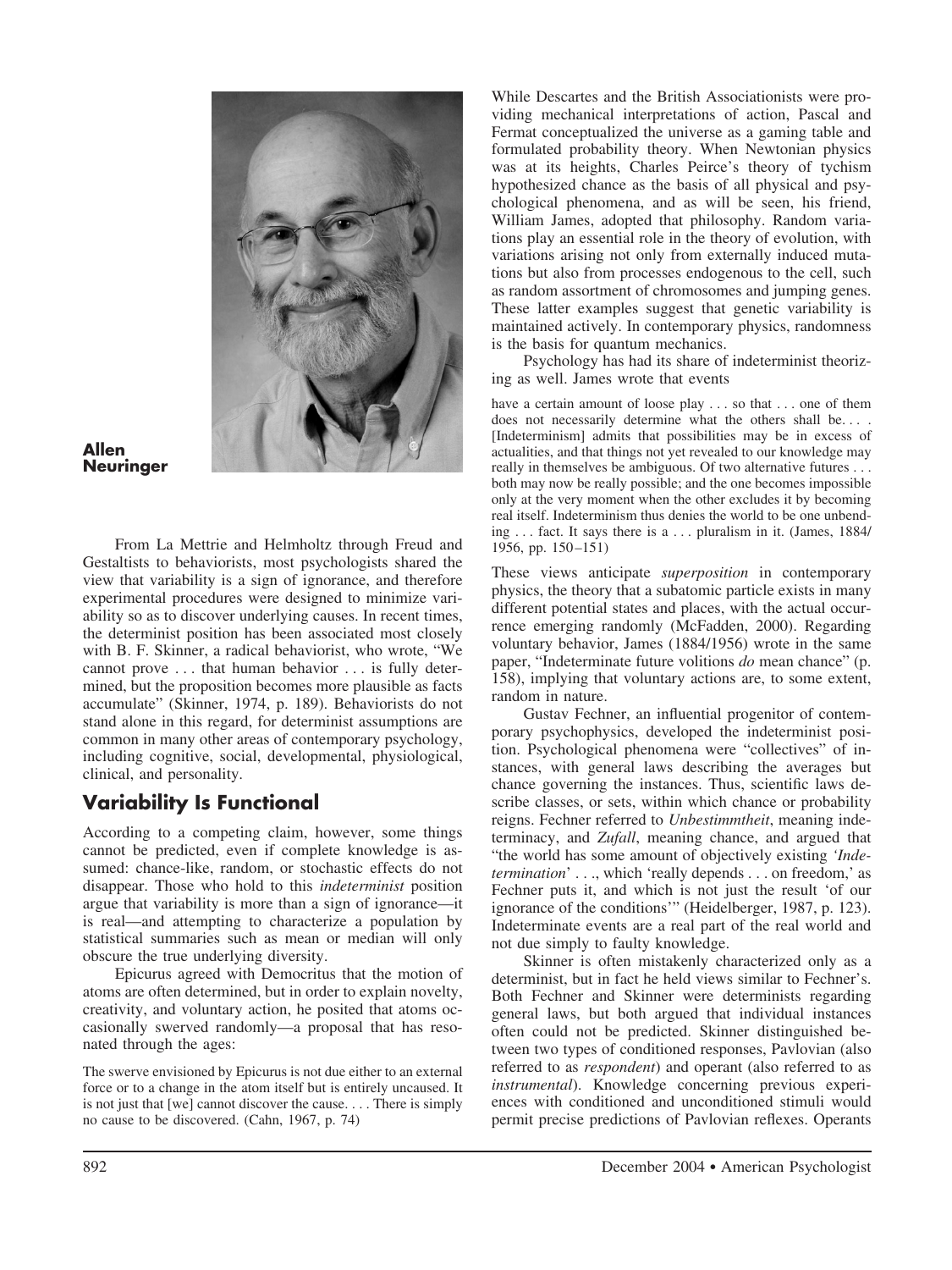were different, however, for they could be predicted only at the level of "class." Similar to Fechner, Skinner argued that each operant instance was a member of a generic class and that whereas the class was functionally related to environmental events, the instances emerged stochastically. Skinner (1935/1959, p. 351) wrote

Suppose that we are studying the behavior of . . . a rat in pressing a lever. The number of distinguishable acts on the part of the rat which will give the required movement of the lever is indefinite and very large. . . . They constitute a class, which is . . . defined by the phrase "pressing the lever." Now it may be shown that . . . the rate of (lever-press) responding . . . maintains itself or changes in lawful ways. But the responses which contribute to this total number-per-unit-time are not identical. They are selected at random from the whole class—that is, by circumstances which are independent of the conditions determining the rate. (See also Malone, 1987; Moxley, 1997)

Skinner's emphasis on response rates (as opposed to stimulus–response probabilities or latencies) was based on his view of the operant as an emissive, rather than stimulusdetermined, phenomenon (Skinner, 1950).

Epicurus, James, Fechner, and Skinner provided the background for contemporary research on the operant nature of behavioral variability. In the sections to follow, I review the evidence, discuss possible explanations, and indicate some functions and implications.

# **Operant Variability**

Before considering the research, it will be helpful to define, in general terms, some key concepts. *Operant responses* are controlled by reinforcers and discriminative stimuli. For example, pigeons peck a response key (the operant) to obtain mixed grain (the reinforcer) when an overhead light is green (the discriminative cue). To demonstrate that response variability is an operant, one must show that it is influenced by reinforcers and discriminative stimuli. *Variability* often connotes high variability, but the term is also used to indicate a continuum, from repetition to random. In either case, variability implies the existence of a set or class of possible responses, and its measurement requires specification of the set. *Random* (or highest variability) implies that although relative frequencies (or probabilities) of members of a set can be predicted, individual instances cannot, even assuming complete knowledge. *Random* and *stochastic* are used interchangeably. The precise definition of *random* is debated, and many different statistical tests are used to assess it, no one of which suffices to demonstrate randomness (Knuth, 1969; Nickerson, 2002). However, behavioral studies often use the *U* value statistic to summarize the relative equality of response frequencies, which is one indication of stochastic generation, with *U* approaching 1.0 when frequencies are approximately equal and approaching 0.0 when one possibility predominates. In other words, the *U* value provides an index of the relative entropy (or uncertainty) of a set of outcomes (see Wasserman, Young, & Cook, 2004, this issue). I turn next to the experimental evidence for operant control over response variability.





*Note.* The top graph shows data from one pigeon in Blough (1966) under different parameter conditions (the three sets of lines), with replication at each parameter. Shown are the mean numbers of responses (RESPS) emitted in each half-second (HALF-SEC) interresponse time (IRT) bin, with a straight line expected from a stochastic responder. From "The Reinforcement of Least Frequent Interresponse Times," by D. S. Blough, 1966, *Journal of the Experimental Analysis of Behavior, 9,* p. 587. Copyright 1966 by the Society for Experimental Analysis of Behavior. Adapted with permission.

The bottom graph shows data from one pigeon at the end of training in Machado (1989). The line represents the expected frequencies from a random model. From "Operant Conditioning of Behavioral Variability Using a Percentile Reinforcement Schedule," by A. Machado, 1989, *Journal of the Experimental* Analysis of Behavior, 52, p. 161. Copyrighted 1989 by the Society for Experimental Analysis of Behavior. Reprinted with permission.

#### *Interresponse Time Variability*

Blough (1966) performed the first and most influential experiment in this area: Pigeons were reinforced for pecking a response key randomly in time, much like an atomic emitter. Normally, animals and people show fixed and predictable response patterns, but when reinforced for varying, responses came to approximate the random model, shown by the approximately straight line distributions in Figure 1 (top graph). Blough's research stimulated many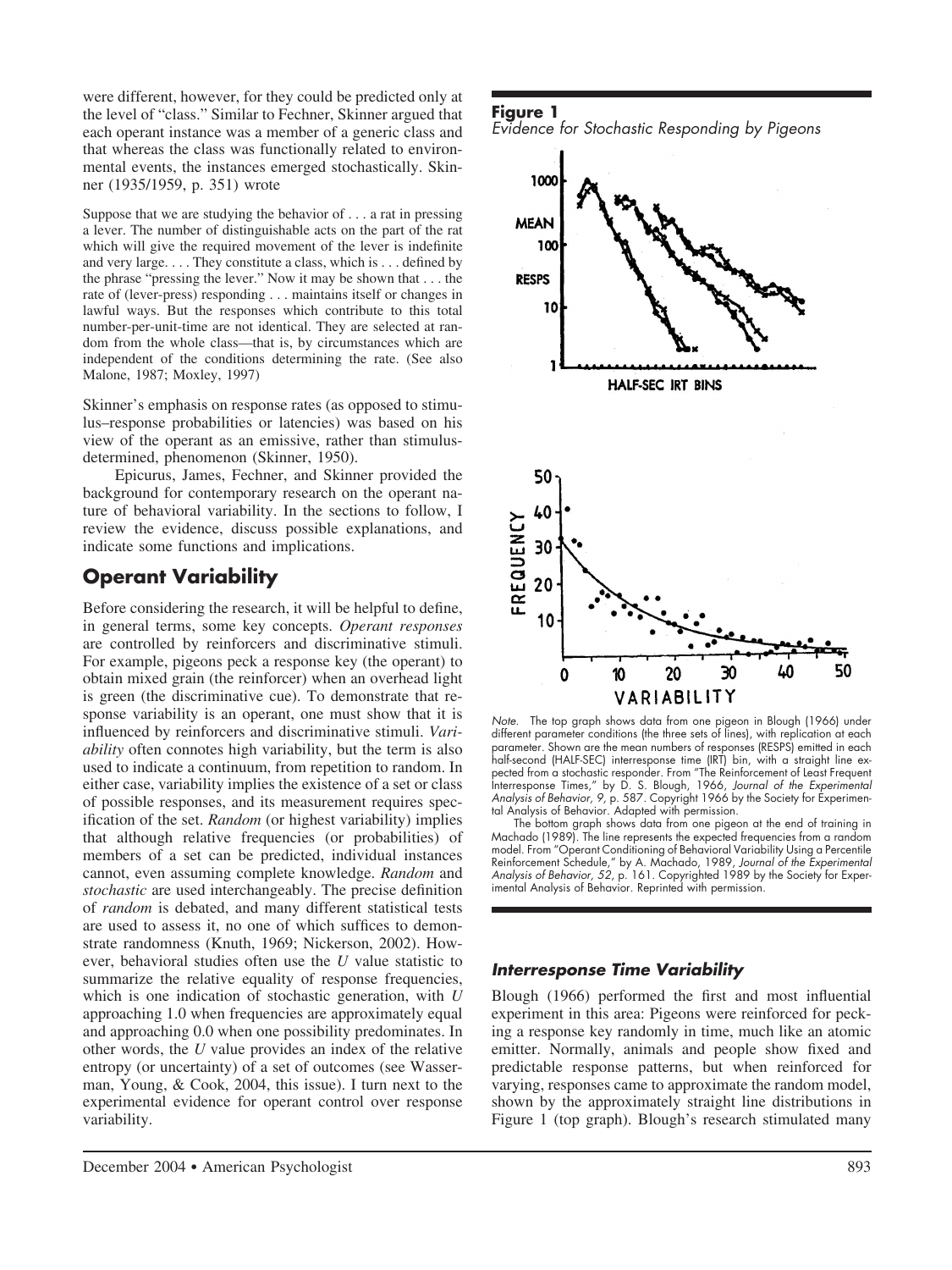studies that confirmed and extended his findings, but before turning to these, I will describe—and explain—an oftencited failure to reinforce variability (Schwartz, 1980, 1982).

# *Response Sequence Variability*

Schwartz (1982) attempted to reward pigeons for varying sequences of left (L) and right (R) pecks across two response keys. If the current sequence (or pattern) of eight responses differed from the immediately preceding pattern (e.g., as in LLLLRRRR differing from RRRRLLLL), food was given, but even after extended training, the birds only rarely succeeded at this task. Schwartz (1982) suggested that the failure to vary was due to an unfortunate consequence of reinforcement: Namely, it causes responses to become repetitive and stereotyped. But in fact, the failure was an unintended effect of one aspect of Schwartz's (1982) procedure—that exactly four L and four R responses were required to occur in each trial. When Page and Neuringer (1985) reinforced pigeons for varying but without the four L plus four R constraint, the birds varied impressively. For example, when reinforcement depended on the pattern in the current trial differing from as many as each of the previous 50 patterns (a Lag 50 variability [var] contingency), the pigeons learned to approximate a random model, reminiscent of Blough's (1966) findings. That reinforcers were directly controlling response variability was shown by a yoke control condition under which the pigeons had to peck eight times to complete a trial and were reinforced at exactly the same frequency as in var, but variability was no longer required. Under this yoke condition, variability decreased significantly, with the easiest sequences such as LLLLLLLL and RRRRRRRR tending to predominate (see also Barba & Hunziker, 2002; Machado, 1992). Thus, a dependent relationship between reinforcers and response variations was necessary for the high levels of variability observed.

A computer simulation of the Schwartz (1982) procedure offered additional evidence for the importance of the behavior–reinforcer relationship. The simulation showed that a random responder was reinforced only infrequently under Schwartz's (1982) procedure, this because, by chance, the simulator often responded more than four times on one or the other key (Page & Neuringer, 1985). When the four L plus four R was removed, the random simulator was reinforced frequently. Thus, stochastic responding under Schwartz's (1982) contingencies was not often reinforced—and the pigeons did not vary—whereas under Page and Neuringer (1985), stochastic responding was successful—and responding varied greatly. I will return below to evidence suggesting that animals and people in fact are capable of responding stochastically and that such responding is controlled by reinforcement, possibilities that have important theoretical implications. But first I describe additional ways in which reinforcement controls variability.

# *Response Topography Variability*

Pryor, Haag, and O'Reilly (1969) extended Blough's (1966) study to different types of behaviors and a different

species. Whereas Blough and Page and Neuringer (1985) defined specific sets of instances in order to reinforce variability—16 interresponse intervals in one case and 256 response sequences in the other—Pryor et al. reinforced porpoises for generating novel behaviors—flips, turns, jumps, and so on— ones that had not previously been observed within the context of the experiment. The title of their article, "The Creative Porpoise: Training for Novel Behavior," describes their results: The subjects behaved in ways that had never before been observed in any porpoise. Applying similar techniques to preschool children, Goetz and Baer (1973) successfully reinforced novel block constructions and drawings.

# *Random Number Generation*

In many studies over the past 60 years, human participants have been asked to respond randomly (e.g., randomly call out "heads" and "tails," or the digits zero through nine, or randomly press eight buttons), the results being that, in almost every case, response distributions were easily distinguished from random (Brugger, 1997; Nickerson, 2002). With only one exception, participants in these studies received neither feedback nor reinforcement for approximating a random distribution—they were simply instructed to respond randomly. In one study, however, feedback was provided, and the results differed markedly (Neuringer, 1986). In this latter case, students were asked to enter *1* and *0* randomly on a computer keyboard. For the first 6,000 responses (the experiment lasted for many sessions), no feedback was provided, and the results were as previously reported, with responses easily distinguished from random. A shaping procedure was then applied in which a participant first received feedback from one statistical test, and when participant and random model were statistically indistinguishable, from two tests, and so on until 10 different statistical evaluations of response randomness were provided. The results were clear: Participants' performances became statistically indistinguishable from random according to these and some (but not all) other statistical tests. Three statistical distributions generated by a representative participant are shown in Figure 2. The left graphs show the distributions in the preliminary phase, before feedback was provided, and the right at the end of training. In each case, the dashed line represents the random model. Thus, once again, reinforcement of variations produced highly variable, and in this case approximately random, responding.

# *Precise Control by Reinforcement*

That response variability can be reinforced—sometimes to highest levels—was shown by the above research, but how precise is such control? That is, can reinforcement contingencies produce particular levels of variability, from repetitive to random-like? Machado (1989) provided evidence for precision when he systematically manipulated both reinforcement contingencies (which specified a minimum level of variability necessary for reinforcement) and reinforcement frequencies (which specified the frequency of reinforcement for varying). The general issue was whether variability is controlled in a way similar to other operant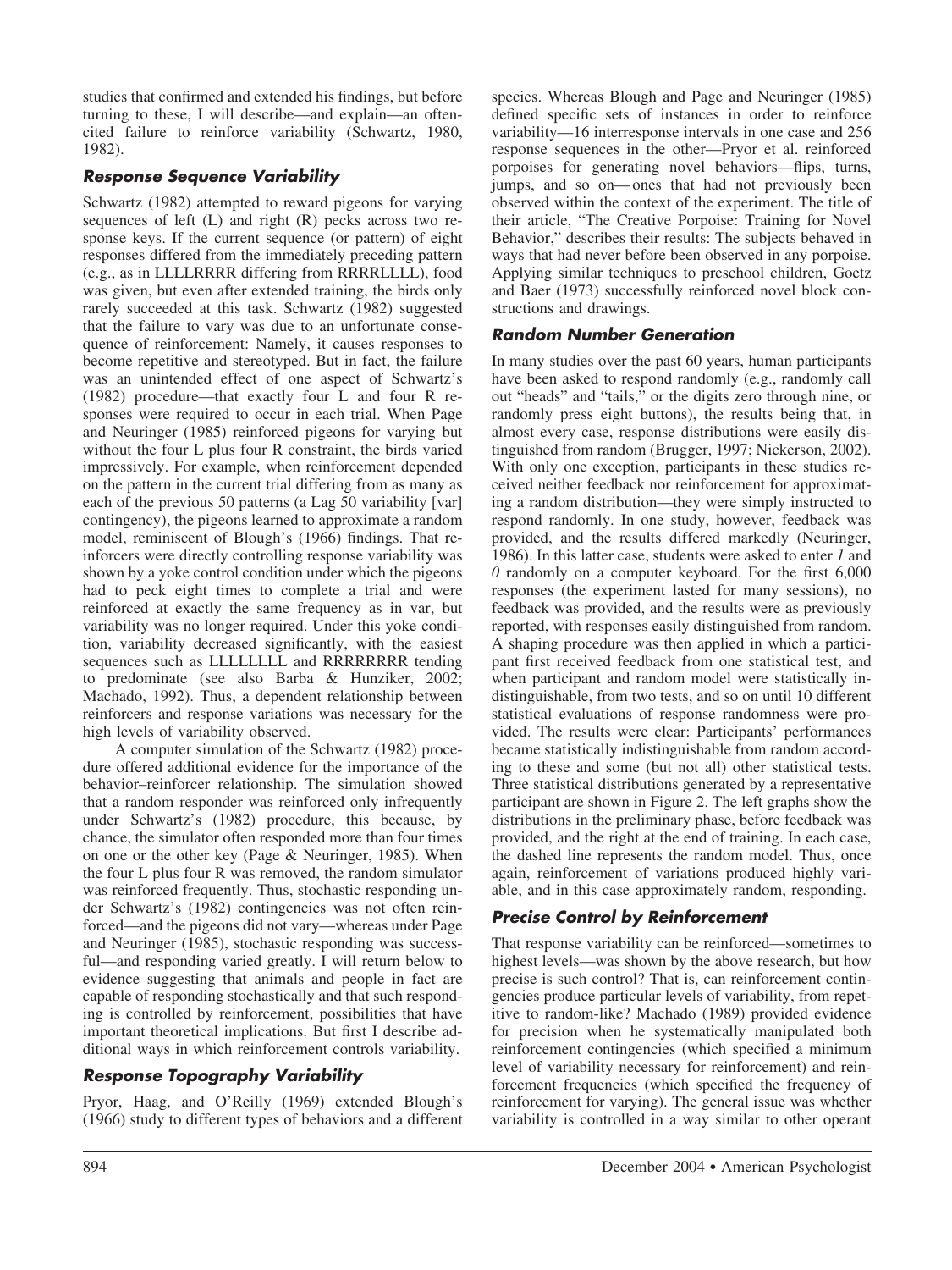*Performance by One Human Participant at the Beginning (Left Graphs) and End (Right Graphs) of Training to Respond Stochastically*



*Note.* Shown are comparisons on three different statistics between the participant (solid lines and *x*s) and the random model (dashed lines and open circles). (The random model's functions appear different in left and right graphs because of the different scales along the *y*-axis used to best show the participant's performances.) At the end of training, the participant did not differ statistically from the random model on these or on seven additional statistics. *Base-W* and *RAND-W* refer to performances for Participant W under pretraining baseline conditions and end-of-training test conditions, respectively. %0 percentage of zero (vs. one) responses per trial; ALT = number of times per session that zero was followed by one or vice versa; RUNS1 = number of times per session that a single one was followed by one or more zeros, or a single zero was followed by one or more ones. From "Can People Behave 'Randomly'? The Role of Feedback," by A. Neuringer, 1986, *Journal of Experimental Psychology: General, 115,* p. 70. Copyright 1986 by the American Psychological Association. Reprinted with permission.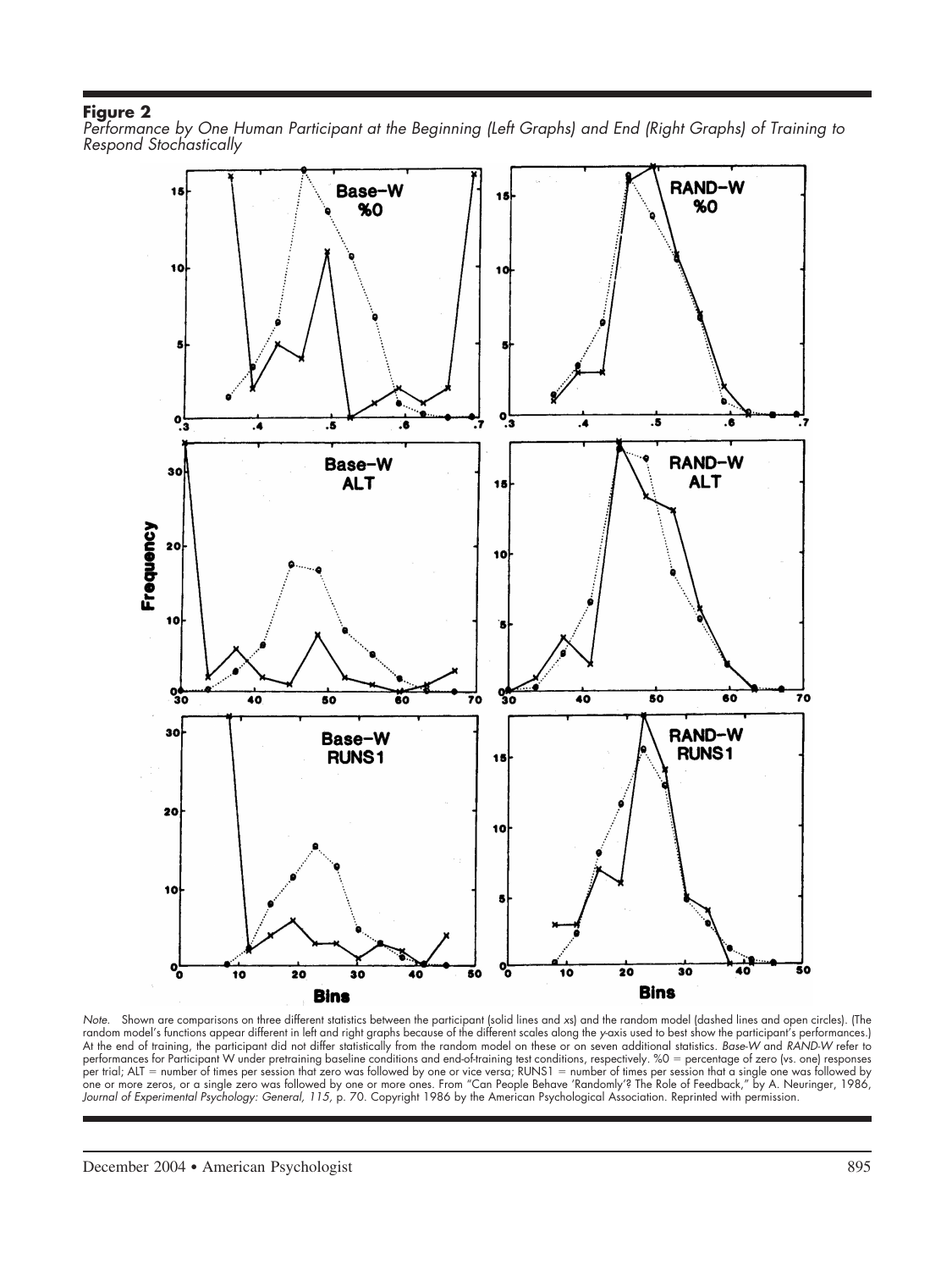dimensions, such as response speed and force. Machado (1989) found that, just like these other dimensions, variability was precisely controlled by the reinforcement contingencies and, as is often found in the other cases, reinforcement frequencies exerted relatively little control. That is, Machado's (1989) pigeons generated the levels of variability that were required by the contingencies, but the overall frequencies of reinforcement had almost no influence (see also Blough, 1966; Jensen, Miller, & Neuringer, in press). Although some previous studies have indicated that infrequent reinforcement tends to increase variability, the effects are small and inconsistent (see Balsam, Deich, Ohyama, & Stokes, 1998; Grunow & Neuringer, 2002; Neuringer, Kornell, & Olufs, 2001). Thus, it is more important what one reinforces than how frequently, a conclusion that applies to operant variability as it does to many other response dimensions.

Reinforcement contingencies control levels of variability, as just described, but more than that, reinforcement specifies which aspects of a response must vary and which must repeat. For example, Ross and Neuringer (2002) asked college students to draw rectangles, one at a time, on a computer screen, using the computer's mouse. Online analyses were performed on three response dimensions: size (or area) of the rectangles, form (height divided by width), and location on the screen. For each of these dimensions, 16 categories were established, and, without informing the participants, one group was reinforced for repeatedly drawing rectangles of a particular size while simultaneously varying screen location and form. A second group was required to repeat location but to vary size and form, and the third group was required to repeat form and vary location and size. Therefore, in each case, points were provided contingent on the participant simultaneously repeating along one dimension and varying along the other two. The results were that the three groups differed significantly, each responding appropriately (i.e., one group varied size and shape while repeating form, etc.). These results were all the more interesting because most participants could not identify the reasons for their successes (i.e., why some drawn rectangles were reinforced and others not) and because simple binary feedback (points awarded or not) sufficed to control levels of variability along three orthogonal response dimensions. Reinforcement powerfully and precisely controls which aspects of a response will repeat, which will vary, and how much.

Reinforcement also controls the extent to which one chooses to vary. An extensive literature shows that when animals choose between alternatives, for example, pressing L or R levers, choice probabilities match relative frequencies of reinforcement. If a subject is reinforced twice as often for going L than R, it tends to choose L twice as often as R. I asked whether pigeons' choices to vary or repeat would similarly match relative reinforcement frequencies (Neuringer, 1992). A sequence of four responses was defined as a *var* sequence if it differed from each of the previous four patterns (Lag 4) and defined as *rep* if it repeated any one of the previous four. Frequencies of reinforcement for var and rep sequences were systemati-

### **Figure 3**





*Note.* Error bars show standard deviations. VARY = reinforcement depended on emission of variable response sequences; YOKE reinforcement was provided independently of response-sequence variability. From "Behavioral Variability Is Controlled by Discriminative Stimuli," by J. Denney and A. Neuringer, 1998, *Animal Learning & Behavior, 26,* p. 159. Copyright 1998 by the Psychonomic Society. Reprinted with permission.

cally manipulated, and the main finding was a matchinglike function: As frequency of reinforcement increased for varying, responses increasingly varied; and, similarly, repetitions were most common when they were differentially reinforced. Thus, choosing to vary or repeat is controlled in the same manner as other kinds of choices.

### *Control by Discriminative Stimuli*

Stimuli indicate what, when, and where a response is likely to be reinforced, and control by such discriminative cues is another defining characteristic of operant responses. To test whether variability is similarly controlled, Page and Neuringer (1985) rewarded pigeons for repeating a single response sequence across two keys (LRRLL) when keylights were blue but required sequence variations when keylights were red. Appropriately repetitive and variable responding resulted, each controlled by its color cue. The precision of stimulus control was seen in a similar experiment by Denney and Neuringer (1998), in this case with rats. The rats responded variably across two levers when that was cued (var condition) and more repetitively under yoke stimuli when variability was not required. (Reinforcement in the yoke phase was as frequent as in var but based simply on completing a trial rather than on variability.) Figure 3 shows that levels of variability differed significantly (vary vs. yoke) when discriminative cues were provided (left-hand and right-hand points) but did not differ when, in a control phase, the cues were removed (middle points). These studies indicate that discriminative cues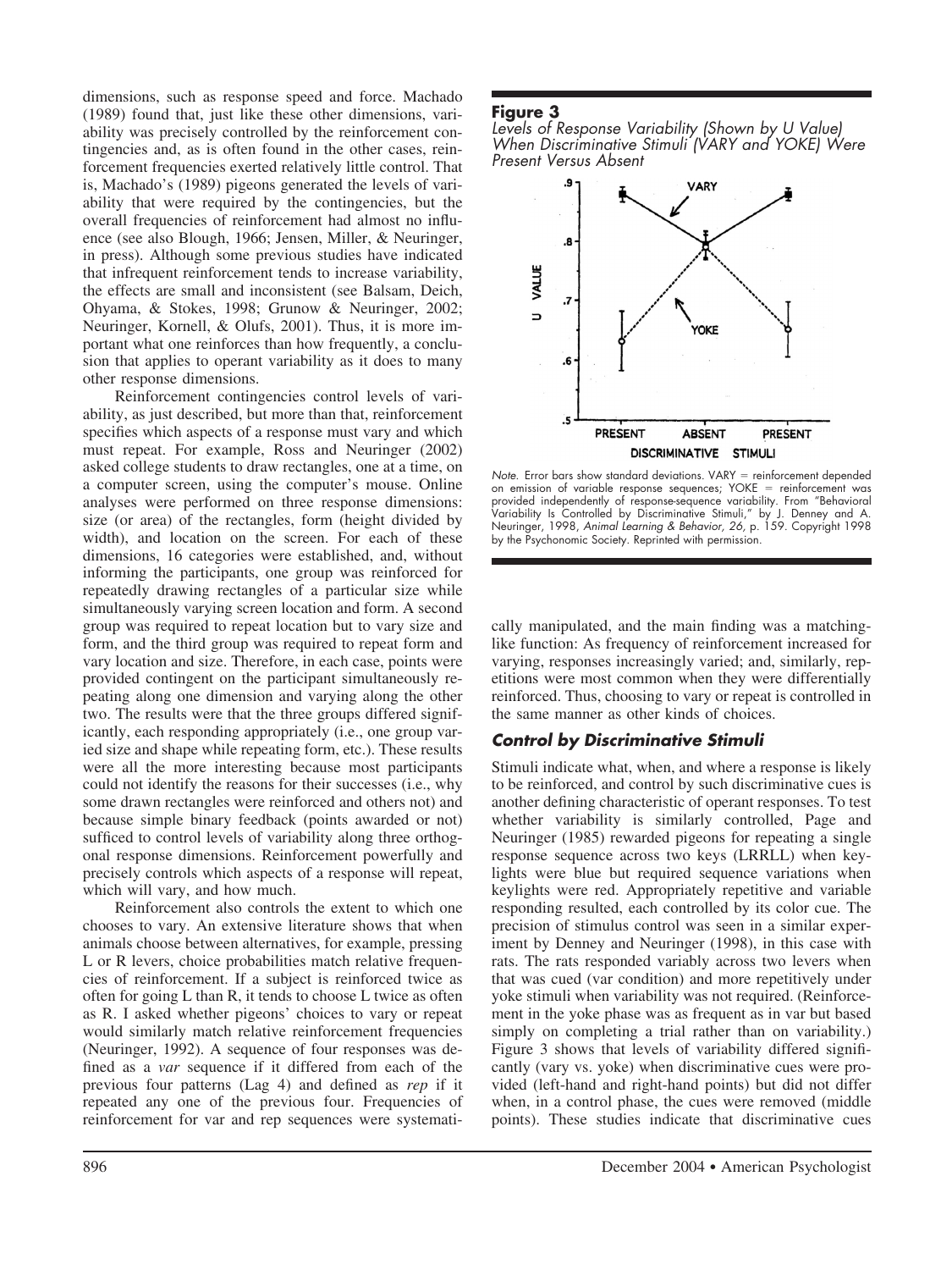control response variability, as do reinforcement contingencies, and thus variability appears to be similar to other commonly studied operants. Examples include a rat pressing a lever in the presence of one tone but not another, a child approaching a cookie jar, and an adult pulling the arm of a slot machine—all examples of operant responses partly under the influence of reinforcement contingencies and discriminative stimuli. Note that each of these responses also has the appearance of being under the voluntary control of animal or person: The rat is not forced to press the lever, nor the child to reach for cookies, nor (at least in most cases) the adult to gamble. I will return to a discussion of the voluntary nature of operant variability, but first I consider explanations. What are some possible sources of operant variations?

# **Sources of Operant Variability**

Behavioral variability sometimes results when reinforcement is withheld, as indicated above (Savage, 2001), as well as from physiological injury and drugs (Brugger, 1997), but such variability appears to be of a different type than that under discussion; it is elicited or reflexive in nature, and, although it might contribute, elicited variation will not account for the reinforcement effects described above—the yoke control procedures show that. Three additional explanations of operant variability will be discussed in this section.

### *Random Environmental Events*

A coin tossed at the beginning of a football game indicates which team is to kick the ball. Random events such as this have been used for thousands of years: for divination, decision making, and games of chance (Jay, 2003). Random number tables and computer-based random generators are used to assign subjects to experimental conditions. In *The Dice Man,* a novel by Rhinehart (1998), a psychiatrist finds himself bored with life, and he devises a way to reinvigorate himself: He writes on slips of paper a variety of possible actions, some commonplace, some unusual, some dangerous, and when so moved, randomly selects one and acts accordingly. More generally, external random events are often used as an instrument to create unpredictable outcomes, direct choices, and influence lives.

# *Memory for Prior Responses*

Memory for past behaviors can serve as a way to avoid repetitions. For example, when rats are placed in a maze containing eight arms radiating out as spokes, with a food pellet at the end of each arm, the rats readily learn to enter each arm once and not to repeat (because repetitions are never reinforced), with performances, to large extent, based on memory for location (Cook, Brown, & Riley, 1985). Similarly, some teachers call on students in a classroom without repeating, thereby assuring equal opportunity to speak. One could, indeed, memorize a list of random numbers, with behaviors mapped onto the list.

Chaos theory describes another memory-based system that can result in variable behavior. As evidence, one study reinforced college students for emitting chaotic-like sequences (Neuringer & Voss, 1993). Participants entered digits on a keyboard, with feedback showing how closely their responses approximated iteration of a chaotic function. Responses came increasingly to approximate the function and therefore to be quite noisy in terms of the sequence of values. However, as required by chaos theory, each successive response was related to preceding response(s) (see Metzger, 1994; Ward & West, 1994). The important point is that chaotic processes may provide the basis for highly variable responding, with current responses controlled by memory (explicit or implicit) for preceding events.

### *Endogenous Stochastic Generation*

The third source of operant variability is controversial. A stochastic (or random) process implies, as James (1884/ 1956) indicated more than a century ago, that a particular response cannot be predicted from knowledge of any prior event (i.e., a knowledgeable observer can do no better than to predict the relative frequency, or probability, of the response). For example, if choices between L and R button presses were governed by an equiprobable stochastic process, then approximately equal numbers of L and R responses could be predicted, but the next response (or responses) could not be anticipated. Stochastic does not imply that a person does (or can do) anything, because, as indicated above, there must always be reference to a set, or class, of possible responses. In the example just given, the class is composed of L and R responses, but the class can be much larger and, in some cases, can include all responses currently available. Nor does stochastic necessarily imply equal probabilities. For example, one can use the toss of a die to decide whether to respond L or R but choose L only when 1 appears and R given any of the other five possible outcomes. The evidence to be reviewed supports a stochastic-generating process as a third source of operant variability. Although it is impossible to prove stochasticity—that is like proving the null hypothesis— evidence consistent with the hypothesis is of two forms, correlational and experimental, as will now be described.

Correlational evidence comes from cases in which reinforced variability is compared with that expected from a random process, such as Blough's (1966) reinforcement of random-like interresponse times in pigeons (Figure 1, top graph) and Neuringer's (1986) study with human random number generation (Figure 2), both described above. In Machado's (1989) study, also described above, the results were again those expected from a random source (Figure 1, bottom graph). Machado (1992) wrote of a related experiment: "Results suggest that . . . subjects behave as if they were flipping a coin before each response and acting accordingly" (p. 249).

There are at least two problems with relying solely on such correlational evidence, however. First, any sequence is a member of an infinite random series. For example, although if someone tosses an unbiased coin, 100 "heads" in a row is exceedingly unlikely, that sequence will be observed in an infinite series. Second, as just discussed,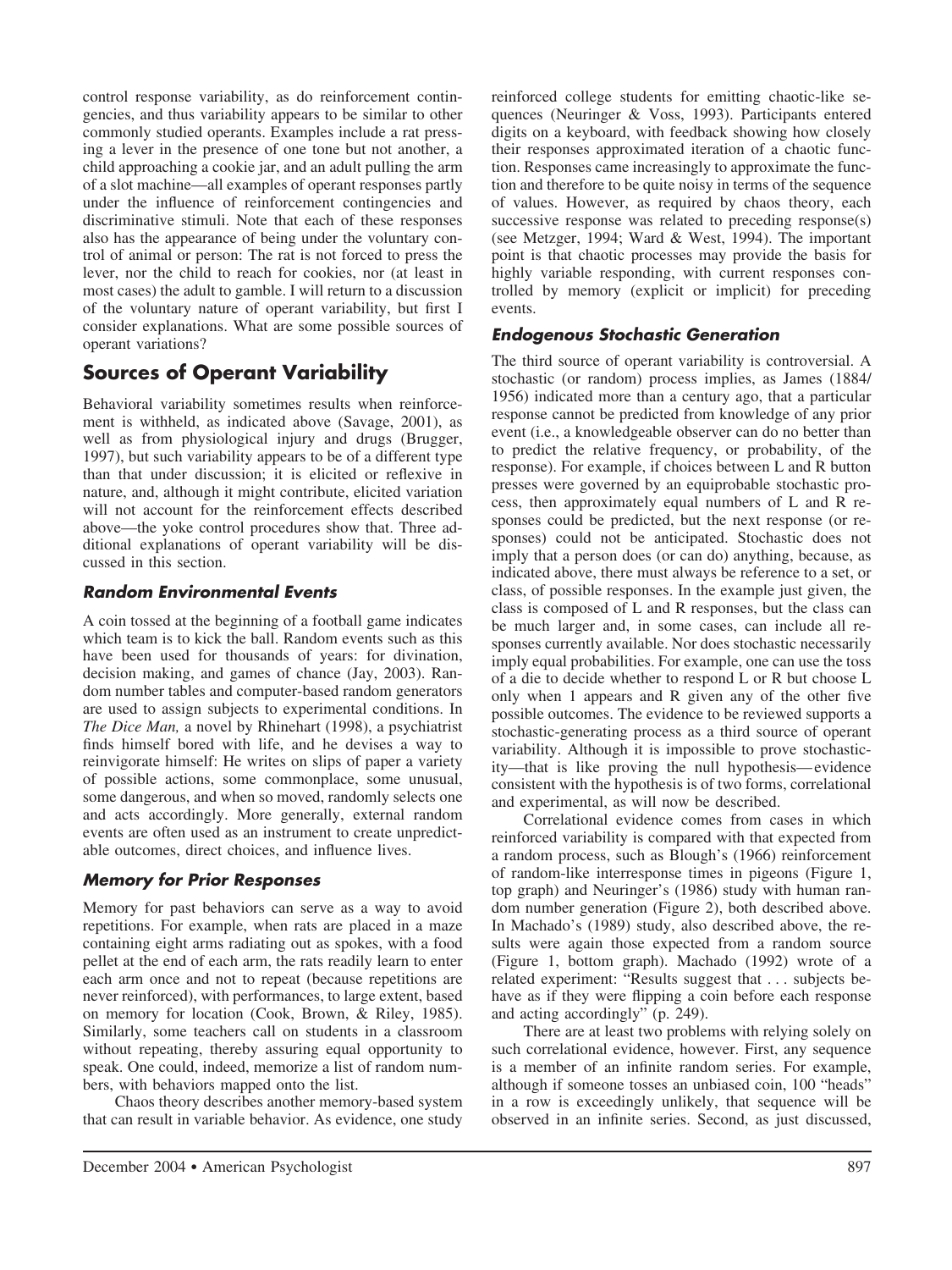*Levels of Response Variability (Shown by Percentage of Reinforced Trials) as Number of Responses Per Trial Increased*



*Note.* Individual pigeons' data are shown by the filled symbols, with the average (MED) shown by the solid line. The broken line shows data from a simulating random generator (RND) responding under identical contingencies. From "Variability Is an Operant," by S. Page and A. Neuringer, 1985, *Journal of Experimental Psychology: Animal Behavior Processes, 11,* p. 440. Copyright 1985 by the American Psychological Association. Reprinted with permission.

there are memory-based and determinate ways to generate random-like outcomes. Indeed, any case of apparently stochastic generation can possibly be explained by memory (e.g., for a long list of random numbers or by chaotic processes). However, *experimental evidence* also supports the contributions of stochastic processes to operant variability, and this will now be described.

That memory cannot explain all instances of operant variability was suggested by the Lag 50 contingencies in the Page and Neuringer (1985) study described above: It is unlikely that pigeons can remember each of their last 50 sequences. The same article reported another more direct test. Under a Lag 3 contingency—reinforcement depended on responses in the current trial differing from each of the previous three sequences—the number of responses per trial was systematically manipulated: four, six, and eight responses per trial in the three phases, with the Lag 3 maintained throughout. The results, shown in Figure 4, were that as responses per trial increased, the pigeons were increasingly likely to satisfy the contingencies and therefore increasingly likely to be reinforced. That is, pigeons performed better when each trial consisted of eight responses than when each had only four. The same graph also shows the success rate of a simulating random model that responded with probabilities of 0.5 L and 0.5 R under four, six, and eight responses per trial conditions. The similarity between pigeons' responses and the random model is informative, as will next be explained.

As responses per trial increased, the random model was reinforced increasingly because of the laws of chance: Repetitions are less likely by chance, given large samples than small. For example, if two tosses of a coin constituted a trial, then the probability that the current trial repeats the just-previous one is 0.25 (because there are four possible patterns, heads– heads, heads–tails, tails– heads, and tails– tails). On the other hand, if each trial consisted of eight tosses, the probability of a repetition is 1/256, or 0.004. Thus, if the pigeons were responding stochastically, then their probability of being reinforced would increase as responses per trial increased and that is exactly what happened. Although technical issues are involved, when additional experiments were performed, the results were consistent with a stochastic-generator hypothesis (i.e., that the birds were responding like the random model and not basing current responses on memory for previous sequences; Jensen et al., in press).

Another experiment compared memory and stochastic hypotheses by imposing pauses between responses in order to interfere with memory (Neuringer, 1991). The baseline schedule was one in which pigeons were reinforced if the current sequence of four responses differed from those in each of the previous five trials (var, Lag 5). The experimental manipulation involved imposing a time-out period (keys dark and inactive) after every response, these timeouts increasing from 0 to 20 seconds across phases of the experiment. As time-outs increased, the pigeons were forced to pause for increasingly long periods between each response. The question was the following: How would that affect the birds' ability to vary? The answer is shown in Figure 5 (left graph): Over the shortest time-outs, performances improved (i.e., the pigeons responded increasingly variably as responding slowed). Over the longer time-out durations, variability remained at a high level. A similar effect is found when human subjects attempt to generate random numbers (i.e., variability increases with pause duration; Baddeley, 1966).

How would memory and stochastic-generator hypotheses explain these results? I reinforced another group of pigeons (rep) for generating a single fixed pattern of responses, namely, LLRR. The same time-outs were imposed as for the var group, and Figure 5 (right graph) shows that the rep function was opposite to that from var. At the shorter time-out intervals, rep performances were excellent, but as time-out durations continued to increase, performances were severely degraded. If one assumes that successfully repeating the LLRR sequence depends on memory for the previous response(s) in the sequence, then the data suggest that pigeons remembered over approximately a six-second window but not beyond. Therefore, when pauses were longer than six seconds, memory-based performance was degraded. Because performance by var pigeons was excellent at the longest pause durations, their variable responding cannot be explained by a memorybased process.

Why, however, did var performances improve over the shorter time-out durations? Weiss (1964) hypothesized that memory for past responses might actually interfere with ability to generate random responses. This, together with a tendency for pigeons to emit "double pecks," or to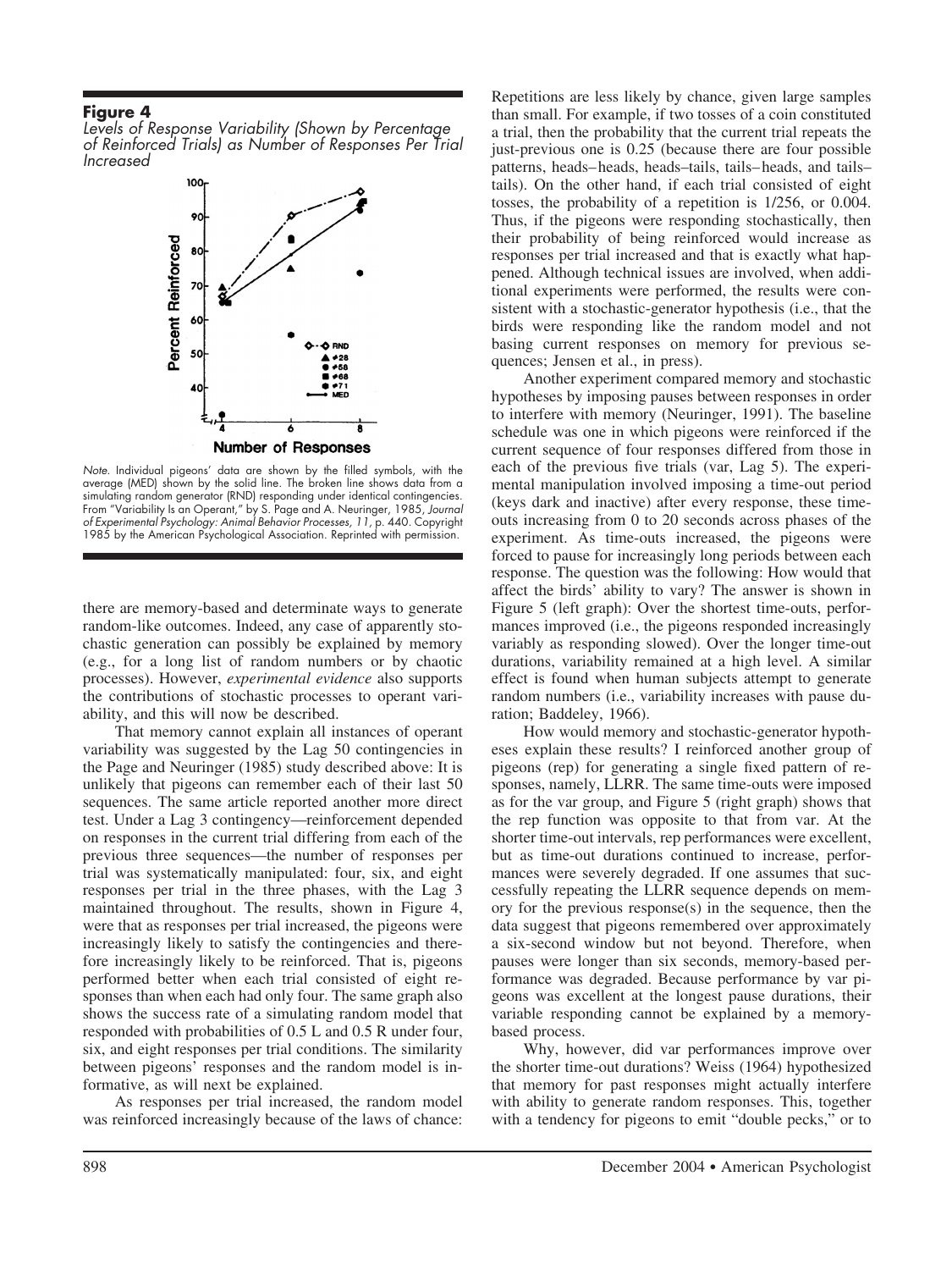*Response Variability as Responding Was Slowed for Two Groups of Rats: One Group Was Reinforced for Varying and the Other for Repeating*



*Note.* The left graph shows percentages of trials in which rats satisfied a variability contingency (VAR) as a function of the interresponse times (IRI) imposed by time-outs following each of the initial three responses in a fourresponse trial. (The last response in the trial immediately led to food when the contingency was satisfied.) The right graph shows percentages of trials that rats repeated a single required sequence (REP), left–left–right–right, again as a function of IRI. Lines connect the arithmetic means of five VAR and six REP rats, with error bars showing standard errors. From "Operant Variability and Repetition as Functions of Interresponse Time," by A. Neuringer, 1991, *Journal of Experimental Psychology: Animal Behavior Processes, 17,* p. 7. Copyright 1991 by the American Psychological Association. Reprinted with permission.

respond repetitively on the same key (Blough, 1966; Morris, 1987), would account for the improvement by var animals across the short intervals. In any case, the fact that variability remained high as pauses lengthened to 20 seconds is consistent with a stochastic-generator hypothesis, one that assumes no role for memory in the stochastic process.

A related procedure was used in another attempt to interfere with memory. McElroy and Neuringer (1990) administered alcohol to two groups of rats, rep and var, with the same results as those just described: Alcohol severely degraded repetitive LLRR performances but had no influence on operant variability (see also Cohen, Neuringer, & Rhodes, 1990; Doughty & Lattal, 2001).

The evidence is therefore consistent with an endogenous stochastic-type generating process as one source for operantly variable behavior. Qualities of this stochastic generator include the following: training results in its output approximating a random process (Neuringer, 1986); it can generate different levels of variability (Blough, 1966; Grunow & Neuringer, 2002; Jensen et al., in press; Machado, 1989); animals can choose to engage it or not (Neuringer, 1992); it can be applied to particular sets of responses (Mook, Jeffrey, & Neuringer, 1993) or to response dimensions (Ross & Neuringer, 2002); and, it can be turned on or off, depending on cues in the environment (Denney & Neuringer, 1998). These attributes taken together suggest that stochastic responding is an operant, controlled by its consequences, and therefore functional.

Additional functions of variability will be discussed in the next section.

# **Functions of Variability**

Variability has been found to be functional in many scientific domains. For example, in physics, adding noise to a system can increase the likelihood of distinguishing a signal from its absence, a phenomenon known as stochastic resonance; similar effects are found in biology (Moss & Wiesenfeld, 1995). Responding in an unpredictable, noisy manner is a tactic often taken when animals are confronted by a potential predator (Driver & Humphries, 1988). Variability can serve attractive functions as well (e.g., variable vocalizations by male song birds attract females; Catchpole & Slater, 1995). In psychology, variable and rich environments facilitate brain development, yielding increased numbers of neurons and synaptic connections (Renner & Rosenzweig, 1987); and variable and unexpected consequences may be necessary for conditioning Pavlovian responses (Rescorla & Wagner, 1972). Operant variability shares this heritage of functionality but does so in some unique ways as well.

#### *Operant Learning*

Shaping (or training) of a new operant response often depends on baseline variability. For example, before his owner can reinforce Fido the dog for fetching a ball, Fido must approach the ball and perhaps accidentally touch it, as he bounds around the yard. That is, before a given response can be reinforced, it must occur for other reasons, generally as an instance of a set of varying responses. Baseline variability is always present to some extent. But, in addition, the same reinforcers that selectively strengthen individual responses or sequences can also generate the requisite variability. These dual functions of reinforcement variability generating and instance strengthening— can be successfully used by behavioral therapists, trainers, and modelers, as indicated by the following experiment.

Pigeons were initially reinforced for varying fourresponse sequences across two keys under a Lag 5 contingency (Neuringer, 1993). After the pigeons had learned to vary, 2 of the 16 possible sequences were selected for special treatment (e.g., LRRR and RLLL), with one of these always reinforced (regardless of whether its emission had satisfied the Lag 5 variability contingency) and the other never reinforced (again, independently of whether it met the variability contingency). Variability continued to be reinforced among the remaining 14 sequences. Thus, one sequence was always reinforced, another never, and 14 reinforced for varying, these contingencies being simultaneously in place. The frequencies of the always and never target sequences quickly diverged, with the always sequence rising significantly above its initial baseline levels (when it was part of the varying set) and above the frequencies of all other sequences and the never sequence falling significantly. On reversal of always and never contingencies, the individual sequences changed appropriately. The decrease in the never sequence was due, of course, to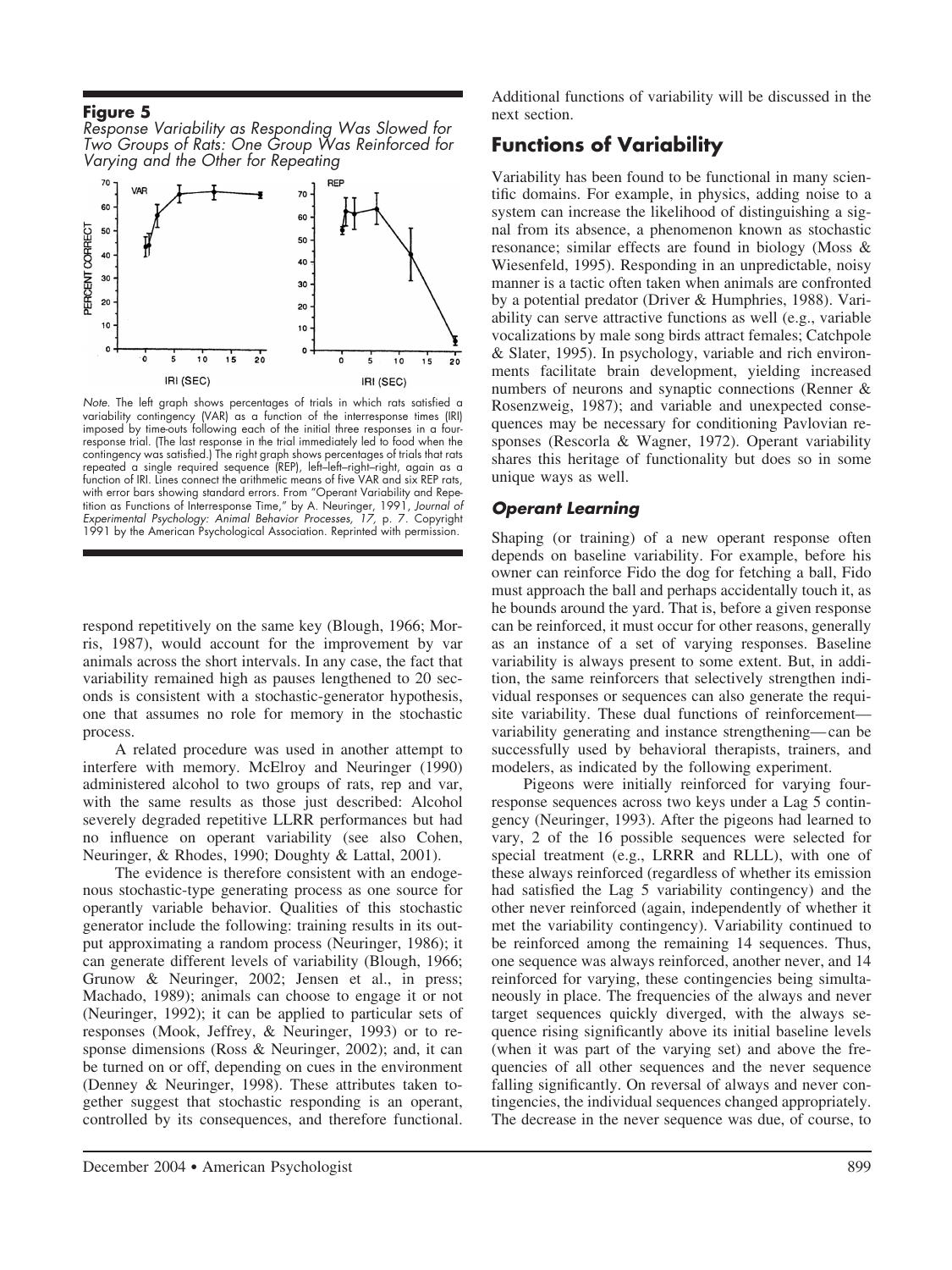the fact that it was never reinforced; the increase in always was presumably due to the fact that it was reinforced more frequently than any other response or strategy. This experiment established that exactly the same reinforcers that maintain high variability can concurrently selectively reinforce (or not) individual instances.

Knowledge concerning this dual reinforcement function may be especially helpful when training complex responses. For example, Neuringer, Deiss, and Olson (2000) compared three procedures used to train a difficultto-learn sequence in rats, namely, RLLRL. Throughout the experiment, whenever the target RLLRL sequence occurred, it was immediately reinforced with a food pellet. In addition, one group of rats (var) was occasionally reinforced for sequence variability (same pellet reinforcers presented on the average of once per minute for satisfying the var contingencies). We reasoned that the additional reinforcers for variation might produce the baseline variability necessary for reinforcement to strengthen the target sequence, as just discussed. A yoked-control group (yoke) received concurrent reinforcement on the same VI oneminute schedule but independently of levels of variation, this condition controlling for the motivational effects of the added reinforcers. A target-only control group received no reinforcers other than for emitting the target sequence, this condition indicating the inherent difficulty of learning the RLLRL sequence. The top portion of Figure 6 shows that the target-only group extinguished or stopped responding (because the difficult target sequence was only rarely emitted and therefore the animals were rarely reinforced), whereas the var and yoke animals continued to respond at high rates throughout the experiment—the additional reinforcers serving to motivate responding in both of these groups. Of most importance, only the var animals learned the difficult target (bottom of Figure 6). The yoke and target-only groups learned little or not at all, showing that concurrent reinforcement of variability facilitated acquisition of a complex behavior.

Variations are functional in many other situations, for example, variations in training facilitate acquisition of motor skills (Manoel & Connolly, 1997; Schmidt & Lee, 1999), and variability of strategy use is correlated with acquisition of cognitive competencies such as mathematics skills (Siegler, 1996). Explicit reinforcement-of-variability procedures might be usefully applied in these domains as well, but to date there is little research on this conjecture.

### *Problem Solving*

Reinforcement of variability may also be functional when attempting to train an animal or person to solve problems (e.g., Lung & Dominowski, 1985). Arnesen (2000) used a rat model to ask whether a history of explicit reinforcement of variations would facilitate later problem solving. Rats in an experimental group were first reinforced for varying their interactions with arbitrarily selected objects. For example, a soup can was placed in the chamber and the rat reinforced for responding to it in various ways, with an emphasis on novel responses, similar to the Pryor et al. (1969) and Goetz and Baer (1973) procedures described

### **Figure 6**

*Reinforcement of Variations Facilitates Acquisition of a Difficult Response Sequence*



*Note.* The top graph shows average rates of responding (trials per minute) by each of three groups of rats across blocks of six sessions per point. The bottom graph shows the percentage of trials in which the target sequence, right–left– left–right–left, was emitted. The variability contingency group is represented by filled circles and a solid line, the yoke group by open circles and a solid line, and the target-only group by open circles and a dashed line. From "Reinforced Variability and Operant Learning," by A. Neuringer, C. Deiss, and G. Olson, 2000, *Journal of Experimental Psychology: Animal Behavior Processes, 26,* pp. 102–103. Copyright 2000 by the American Psychological Association. Reprinted with permission.

above. A different object was used during each session and the rats were required to vary their interactions throughout. Members of one control group, yoke, experienced identical training objects but were reinforced independently of their interactions. A second control group was simply handled. Following their training experiences, each rat was placed alone in a problem space, a room approximately 6 feet  $\times$  8 feet, on the floor of which were 30 objects—for example, a toy truck, metal plumbing pipes, a hair brush, a doll's chest of drawers—arbitrarily chosen but different from those used during the preliminary training phase. Hidden within each object was a small piece of food, and the hungry rats were permitted to explore freely for 20 minutes. The question was simple: How many food pellets would be discovered and consumed? The experimental animals found significantly more pellets than either of the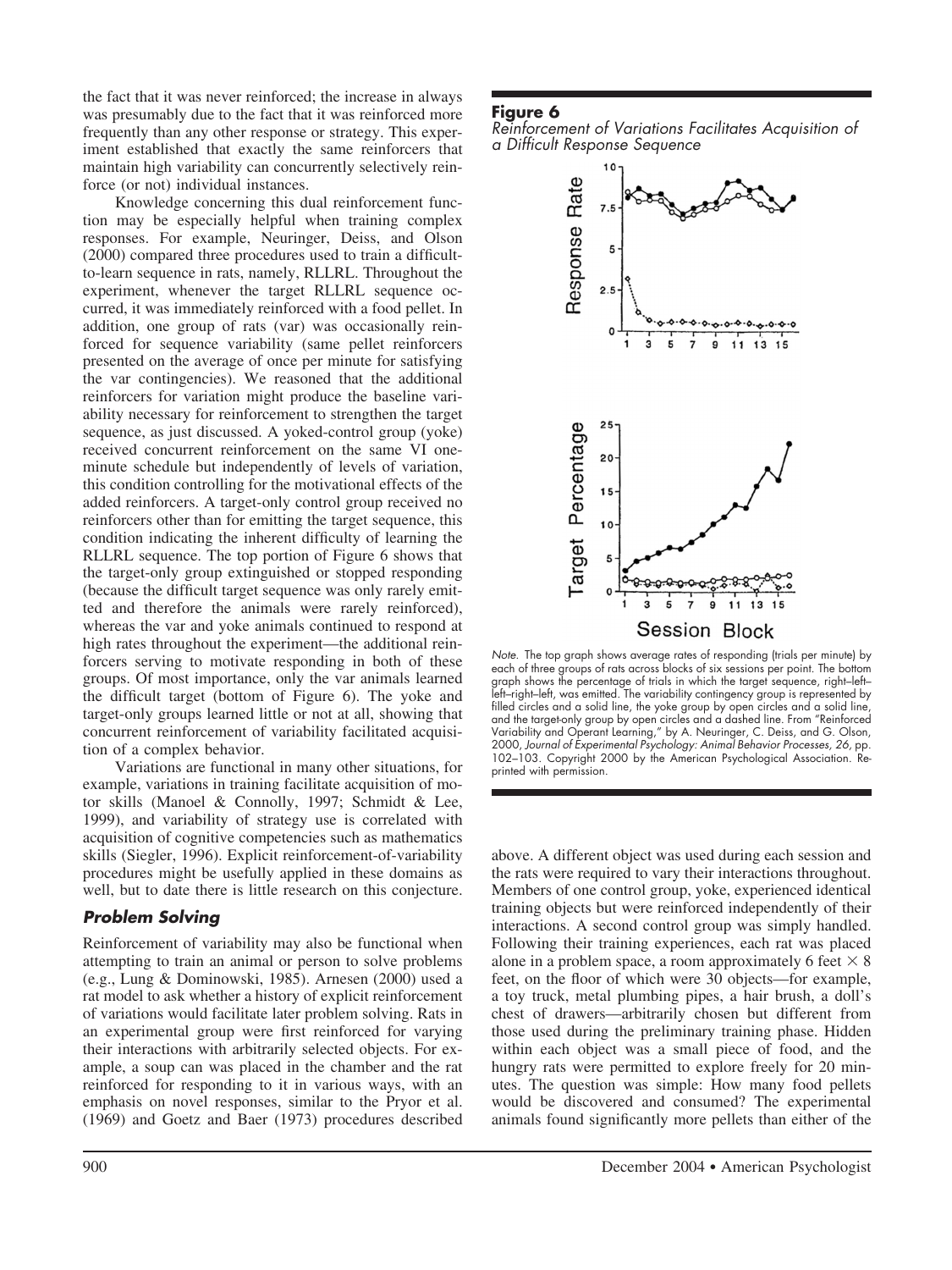control groups, which did not differ from one another. Furthermore, the experimental rats explored more—they seemed bolder—and interacted more with the objects than did the controls, many of whom showed signs of fear. Thus, prior reinforcement of response variations transferred to a novel environment and facilitated exploration of novel objects and discovery of reinforcers. The advantages incurred by variations is hinted at in the human literature (e.g., "brainstorming"), but again there have been few tests of direct reinforcement-of-variability procedures for problem solving more generally.

### *Creativity*

Researchers who study creativity debate whether reinforcement facilitates or interferes with it. Donald Campbell (1960) maintained that random variations are essential to produce creative works. To the extent that Campbell is correct, reinforcement of variability may play a constructive role. Supporting evidence includes the studies described above in which novel responses by children were reinforced (Goetz & Baer, 1973) as well as a series of experiments by Eisenberger (e.g., Eisenberger & Selbst, 1994). But, a body of literature indicates the opposite: namely, that reinforcement interferes with creativity (e.g., Amabile, 1996). The two sides of the debate are associated with different areas of psychology, behavioral researchers reporting positive effects of reinforcement but developmental and social psychologists the opposite. Research on operant variability may help to clarify the issue, as shown by the following experiment.

A common finding in the behavioral literature is that when reinforcement becomes available after a fixed number of responses or elapse of a fixed period of time, animals and people respond with increasing energy and speed as the reinforcement is approached. Accuracy increases as well (e.g., when learning to discriminate between stimuli or match one stimulus to another; Nelson, 1978; Nevin, 1967). It is as if the closer the reinforcer, the more vigorous and accurate is performance. Cherot, Jones, and Neuringer (1996) asked whether the same pattern would hold for variability: Would it too increase as a reinforcer—that was contingent on variations—was approached? The question is related to such real-world cases as when a composer is rushing to complete a composition before the scheduled performance or a student is trying to write a creative poem to meet the teacher's deadline.

Pigeons served as subjects, and variability of fourresponse sequences across L and R keys was reinforced (var group). However, this study differed from those described above in that the pigeons had to satisfy the variability contingency four times to gain a single reinforcement. This is a fixed-ratio four schedule of reinforcement that is superimposed on a variability response requirement. In essence, the birds had to vary three times without reinforcement in order to get a food pellet for their fourth variation. The question was whether variability would increase as the pigeons proceeded through the fixed ratio. A second group of birds, the controls, experienced a condition in which repetitions were required for reinforcement under

#### **Figure 7**

*Operant Variations Decrease and Operant Repetitions Increase as Reinforcement Is Approached Under a Fixed-Ratio Schedule*



*Note.* The top graph shows percentage of trials in which a variability contingency was satisfied for groups of VAR (filled circles and solid line) and REP (open circles and dashed line) rats as a function of location within the fixed-ratio (FR) four requirement. The bottom graph shows *U* values, a measure of variability, as a function of the same FR segments. Lines connect group means, and standard deviation is indicated by the error bars. VAR  $=$  reinforced for response-sequence variations; REP reinforced for response-sequence repetitions. From "Reinforced Variability Decreases With Approach to Reinforcers, by C. Cherot, A. Jones, and A. Neuringer, 1996, *Journal of Experimental Psychology: Animal Behavior Processes, 22,* p. 500. Copyright 1996 by the American Psychological Association. Reprinted with permission.

the same fixed-ratio four supraordinate contingencies: These birds had to repeat their sequences four times to gain a single reinforcer (rep group).

Two main findings are important for this discussion. First, the var birds indeed varied significantly more than did the rep birds (Figure 7, bottom graph). Consistent with all of the studies described above, reinforcement of vari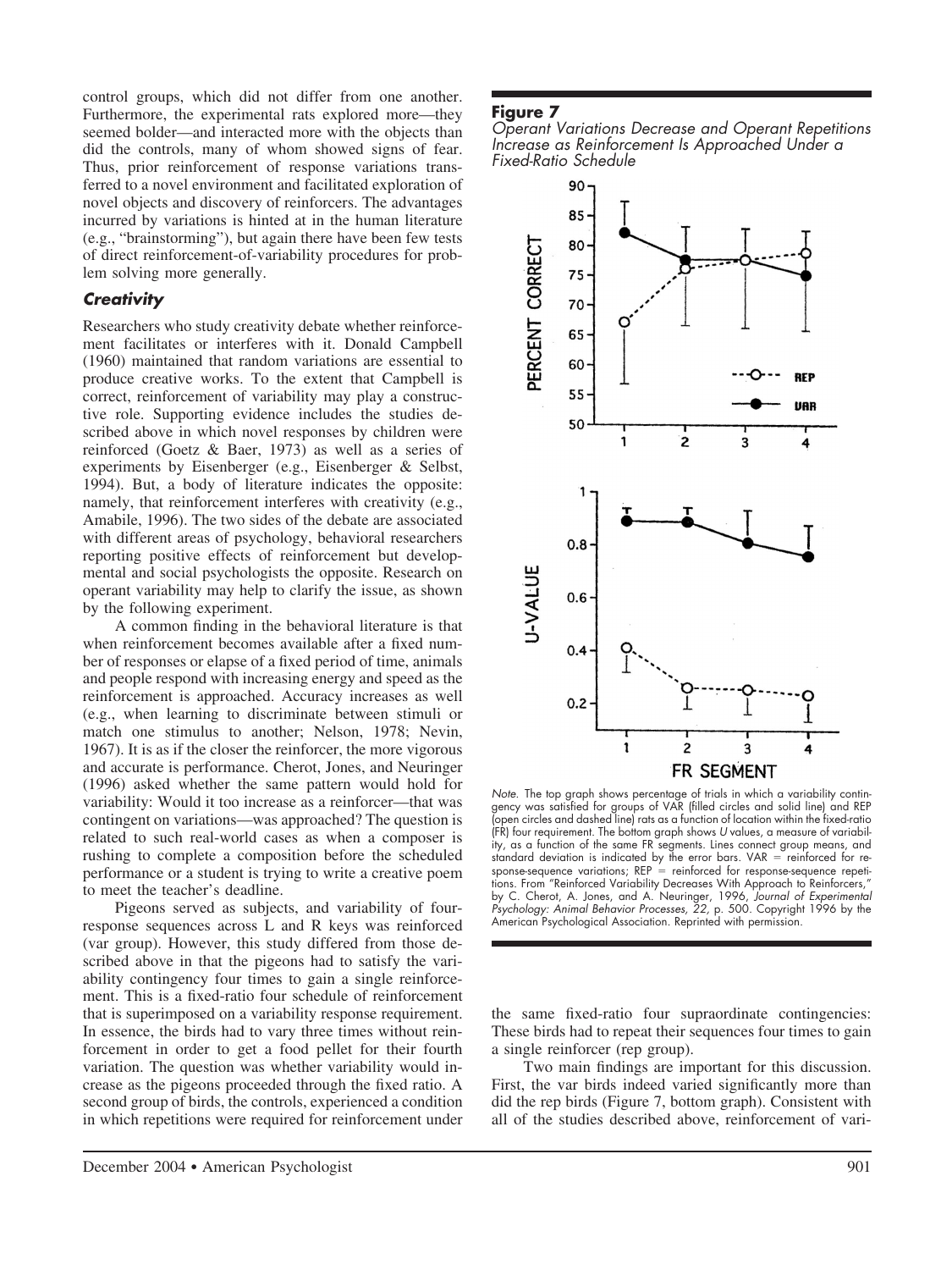ability is effective, supporting the claim that if variations contribute to creative work, then reinforcement will have positive effects. However, approach to reinforcement had different consequences for the two groups. Whereas the repetition-reinforced pigeons were increasingly successful as the reinforcer was approached—they repeated more and more as the ratio neared completion—the variability-reinforced birds were decreasingly successful—they were less and less successful at meeting the var contingency. Figure 7 (top graph) shows this difference. Despite the fact that sequence variations were being reinforced, the var pigeons varied less as they approached the reinforcer. Again, assuming that variability plays some role in creativity, these results are consistent with the claim that reinforcement interferes with creativity.

Reinforcement of variability therefore appears simultaneously to exert two effects, with both relevant to creativity: Overall variability is elevated, sometimes to the highest levels, thereby possibly facilitating creative work; but approach to (and possibly focus on) the reinforcers constrains, or lowers, variability, thereby interfering. The overall enhancement of variability was of much greater magnitude than the decrease with approach, but both effects were statistically significant. Disagreement concerning whether reinforcement facilitates or interferes with creativity may partly be due to emphasizing one or the other of these effects. Reinforcers have many influences, each of which must be identified, understood, and invoked.

# *Psychopathology*

Psychopathologies such as attention-deficit/hyperactivity disorder (ADHD), depression, and autism are associated with abnormal levels of response variability. A series of studies asked whether reinforcement can modify such variability in the direction of normalcy.

*ADHD.* Individuals diagnosed with ADHD are reported to behave more variably than those without that disorder (Barkley, 1990). Mook et al. (1993) studied a possible animal model of ADHD, the spontaneously hypertensive rats (SHRs), comparing them with a control strain, Wystar Kyoto (WKY; Wultz, Sagvolden, Moser, & Moser, 1990). Two questions were asked: Do SHRs respond more variably than WKYs under baseline conditions where reinforcement does not depend on variations, and does reinforcement affect the SHRs in the same way as it does the control WKY strain?

Performances under two conditions were compared, prob and var. In both, four responses across L and R levers constituted a trial, but in the var condition, the current trial was reinforced if it differed from the preceding four trials (Lag 4), whereas in *prob* (similar to yoke), reinforcers were provided at the same frequency but probabilistically and independently of levels of variability. The main result was that SHRs responded more variably than WKYs under both var and prob conditions (i.e., regardless of whether the contingencies required variability, a result consistent with those from the human ADHD literature; Hunziker, Saldana, & Neuringer, 1996; Mook & Neuringer, 1994). As might be expected, when reinforcement required repetitions, the

SHRs performed poorly. However, again paralleling the human case, when amphetamine was administered, a drug with effects similar to one often prescribed for ADHD (Ritalin), reinforced repetitions improved in the SHR strain so that they became as accurate as saline-injected WKYs (Mook & Neuringer, 1994). These studies support SHRs as a model of ADHD (Sagvolden, Pettersen & Larsen, 1993; see, however, Saldana & Neuringer, 1998), but at the same time indicate that the elevated levels of variability in ADHD individuals may not readily be controlled by operant reinforcement.

**Depression.** Depression is often associated with low variability. For example, Lapp, Marinier, and Pihl (1982) found that depressed women produced fewer alternative solutions to hypothetical problems than nondepressed women (see also Channon & Baker, 1996). Horne, Evans, and Orne (1982) found that responses generated by depressed patients were more predictable than those by controls, when they were asked to call out numbers randomly. These experimental results are consistent with clinical observations.

Can reinforcement increase variability in depressed individuals? Hopkinson and Neuringer (2003) divided college students into mildly depressed and not depressed, based on the Center for Epidemiological Studies Depression Scale (Radloff, 1991), a paper-and-pencil self-evaluation index. Each participant played a computer game in which responses were first reinforced independently of variability (prob), following which (without informing the participants) variable sequences were reinforced (var). Under prob conditions, the depressed students' variability was significantly lower than the controls. Under var, variability increased in both groups until, by the end of training, the depressed and nondepressed participants' responses were indistinguishable (Figure 8). This result, if general, is important because it indicates that variability can be explicitly reinforced in those manifesting mild depression. Of course, additional studies are necessary to test other populations, including more severely depressed. However, the finding is consistent with therapies that are directed at increasing variability (Beck, 1976).

**Autism.** More extreme response stereotypes characterize individuals with autism (Hertzig & Shapiro, 1990). Often cited are stereotypic movements, such as hand waving or head bobbing, but repetitive operant responses are also observed. For example, Baron-Cohen (1992) asked children to hide a penny in one hand so that the experimenter could not guess the location. Those diagnosed with autism were more likely than controls to respond predictably, such as repeatedly switching back and forth from L to R hands (see also Mullins & Rincover, 1985). Miller and Neuringer (2000) asked whether reinforcement of variations might help to overcome such stereotypes. Five individuals diagnosed with autism and nine control participants pressed large buttons in front of a computer screen. At first, sequences were reinforced independently of variability (prob phase), following which reinforcement was contingent on sequence variations (var phase). (Reinforcers for the control subjects were toys or money and for those with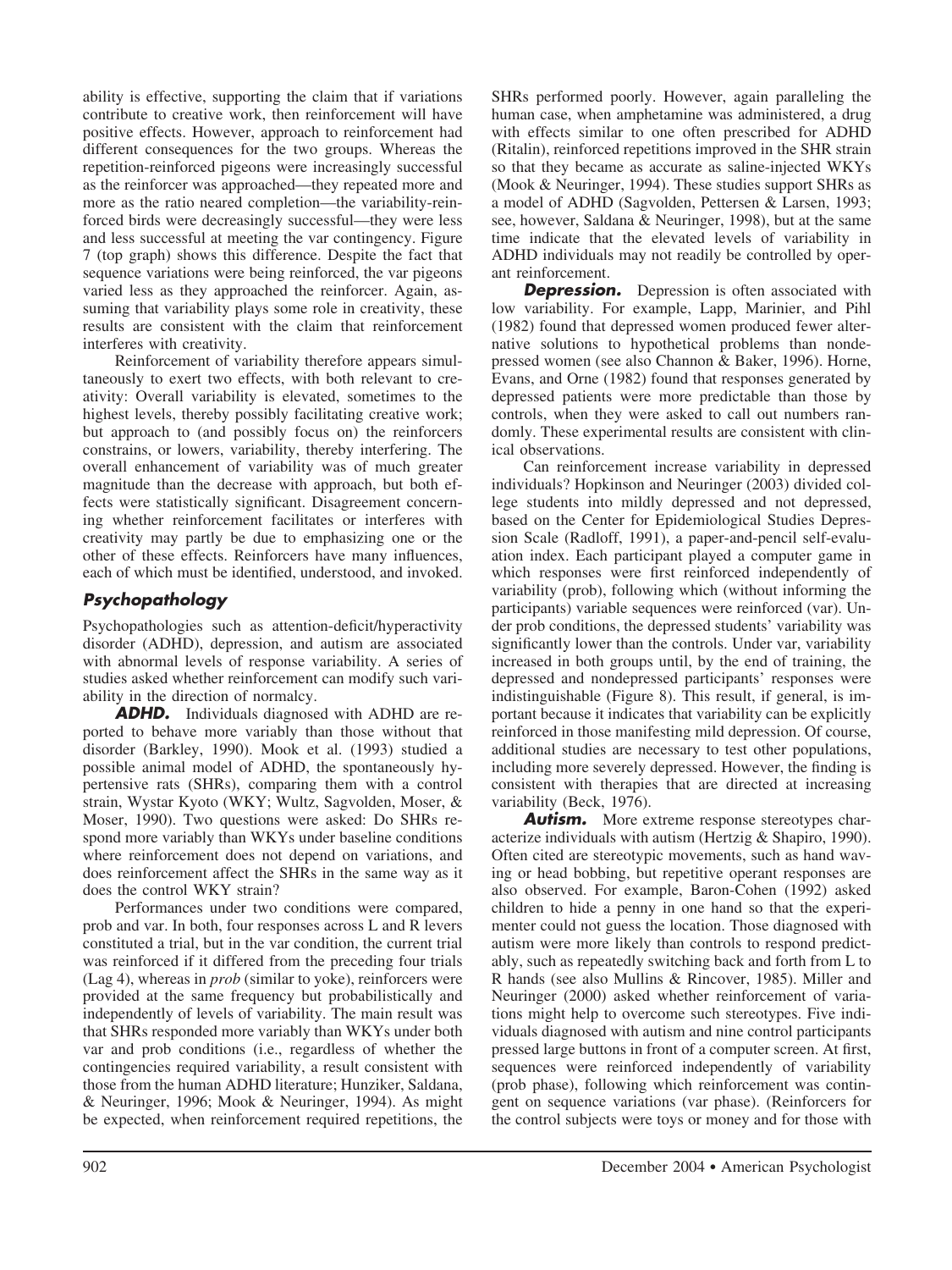*Levels of Variability (Indicated by U Value) for Depressed and Not-Depressed College Students When Reinforcers Are Provided Independently of Response Variability (PROB Phase) Versus When Variations Are Required (VAR Phase)*



*Note.* Standard errors are shown by the error bars. From "Modifying Behavioral Variability in Moderately Depressed Students," by J. Hopkinson and A. Neuringer, 2003, *Behavior Modification, 27,* p. 260. Copyright 2003 by Sage. Reprinted with permission.

autism were individually defined.) The results showed that the participants with autism varied significantly less than control subjects throughout the experiment, but when reinforced, variability increased significantly in both groups. This finding is important because it indicates that some of the behavioral stereotypes that are characteristic of autism may be modified by reinforcement of variations. Lee, Mc-Comas, and Jawor (2002) provided supporting evidence. Three individuals with autism were reinforced for varying their verbal responses to questions—the responses had to be appropriate given the context—and appropriate variability increased in two of the three individuals. Therefore direct reinforcement of functional variability may help to modify ritualistic and stereotyped behaviors.

# **Implications**

### *Voluntary Action*

A long-standing question for philosophers, psychologists, and biologists concerns the nature of "voluntary" action. Operant variability has two characteristics that may provide clues, each of which will be discussed.

First, an individual who manifests voluntary behavior is able to respond in a way that even the most knowledge-

able observer cannot predict, such unpredictability helping to distinguish voluntary action from reflexes and involuntary responses generally. (I assume, as did Epicurus, James, Fechner, and Skinner, that the difference between voluntary and involuntary is real.) Of course, the voluntary actor often responds in predictable fashion (e.g., brushing teeth in the morning, answering the phone when it rings, or stopping at a red light). But in these cases, as in all other cases of voluntary behavior, contingencies of reinforcement and cues can affect the probabilities (e.g., as in *The Dice Man* novel, an individual may break habitual niches, and predictions of behaviors then become less certain). In more technical terms, I posit that levels of predictability and unpredictability can change under the influence of reinforcement contingencies and discriminative cues and that appropriate changes in these levels is a hallmark of the voluntary act. For example, if the police officer asks someone his or her name, then he or she is likely to answer truthfully, that answer being readily predicted. In the context of a "fool the questioner game," the answer to the same question might be quite unpredictable. Thus, an observer is able to predict the response to exactly the same question in one context but not another.

This ability to behave more or less predictably is related to the second defining characteristic of voluntary acts. Variability will not alone suffice: Neither dice nor atomic emitters are voluntary actors. The second characteristic is functionality (i.e., as manifest by attempts to satisfy a need, attain a goal, or be reinforced). Voluntary responses can (in retrospect, if not beforehand) be explained by their relationship to conditions, contexts, or reinforcement contingencies. For example, in answer to "Why did you go to that particular movie?" the answer might be "To get a good laugh." Four different movies might have been under consideration, and possibly the decision was made stochastically, but a good explanation would have been possible for any of the choices. The important point is that even if voluntary choices are generated stochastically, they are members of classes (perhaps Fechnerian or Skinnerian), each of which would satisfy a current need. Thus voluntary responses are potentially unpredictable, functional behaviors.

Voluntary behaviors and operant responses therefore have characteristics in common, a point made in a somewhat different fashion by Skinner (1974). The operant class provides the functionality of voluntary acts, and withinclass stochasticity provides the unpredictability. This combination of functionality and unpredictability helps to explain why operant responses are often referred to as voluntary (see Neuringer, 2002).

#### *Everyday Behavior*

Knowledge concerning operant variability can be applied to everyday affairs. As just indicated, many activities are repetitive or stereotyped, from paths people take, things they say, foods they eat, to interactions with colleagues, friends, and families. Conceptualizing behaviors as members of sets of possible responses, some of which may be more functional than habitual actions, may motivate one to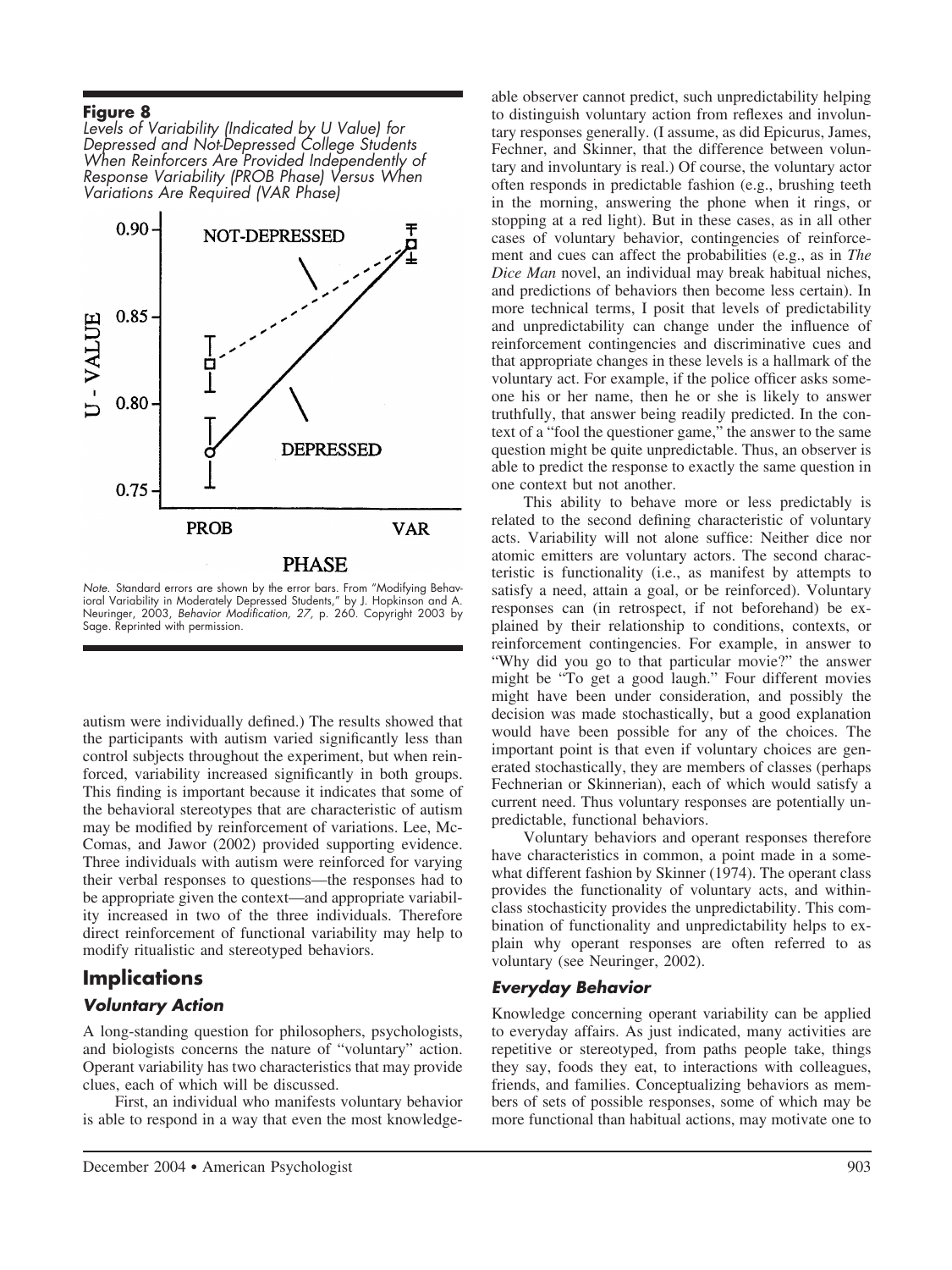vary. The consequence of varying will often be informative. When trying but failing to relax, think of alternatives to normal attempts. When trying to quit smoking, think of smoking as only one member of a larger class of potentially satisfying responses. Johann Sebastian Bach's musical variations can serve as a model, with individual variations often being unexpected and yet functional. Bachian behavior combines variability (and unpredictability) with functionality.

But how does one go about varying? Researchers cannot yet answer that question, just as they cannot explain how individuals initiate any operant response, such as lifting an arm or uttering a word. One learns to do it. Similarly, one learns to vary operantly with consequences playing an important role. There may be additional contributors as well. For example, Stokes and coworkers (Stokes, 2001; Stokes & Balsam, 2001; Stokes & Harrison, 2002) showed that constraining (or defining) a class of responses may have the somewhat counterintuitive effect of increasing levels of variability. This result may be due to the fact that operant variability often depends on stochastic emergence from within a class. Behavioral specification of the class may therefore facilitate variability because, without such specification, the behavior may tend to its favored or most probable condition (as under yoke contingencies).

Another way to influence variability may be through modifications of response speed, as described above. For a given level of expertise, as one responds more rapidly, behaviors may become more repetitive and predictable. Thus, to increase the variations in one's daily life, slow down.

A third contributor to operant variability may be attention. Studies in which human participants are asked to generate random numbers show that, although people are generally unable to meet the requirement of randomness (except when explicitly reinforced for so doing, as discussed above), they are better able to approximate a random sequence when attending to the task than when attention is divided (Baddeley, Emslie, Kolodny, & Duncan, 1998; Evans & Graham, 1980). Thus, attending to one's activities may lead to an increase in functional variations (see Langer, 1989).

But perhaps most important, reinforcement can be applied. Individuals can support—reinforce—in themselves and in others, levels of variability from which surprisingly functional actions emerge.

#### **REFERENCES**

- Amabile, T. M. (1996). *Creativity in context.* Boulder, CO: Westview Press.
- Arnesen, E. M. (2000). *Reinforcement of object manipulation increases discovery.* Unpublished bachelor's thesis, Reed College.
- Baddeley, A. D. (1966). The capacity for generating information by randomization. *Quarterly Journal of Experimental Psychology, 18*, 119 –129.
- Baddeley, A., Emslie, H., Kolodny, J., & Duncan, J. (1998). Random generation and the executive control of working memory. *Quarterly Journal of Experimental Psychology: Human Experimental Psychology, 51*(A), 819 – 852.
- Balsam, P. D., Deich, J. D., Ohyama, T., & Stokes, P. D. (1998). Origins

of new behavior. In W. O'Donohue (Ed.), *Learning and behavior therapy* (pp. 403– 420). Boston: Allyn & Bacon.

- Barba, L. S., & Hunziker, M. H. (2002). Variabilidade comportamental produzida por dois esquemas de reforçamento [Behavioral variability produced by two reinforcement schedules]. *Acta Comportamentalia, 10*, 5–22.
- Barkley, R. (1990). *Attention deficit hyperactivity disorder: A handbook for diagnosis and treatment.* New York: Guilford Press.
- Baron-Cohen, S. (1992). Out of sight or out of mind? Another look at deception in autism. *Journal of Child Psychology and Psychiatry, 33,* 1141–1155.
- Beck, A. T. (1976). *Cognitive therapy and the emotional disorders.* New York: International Universities Press.
- Blough, D. S. (1966). The reinforcement of least frequent interresponse times. *Journal of the Experimental Analysis of Behavior, 9*, 581–591.
- Brugger, P. (1997). Variables that influence the generation of random sequences: An update. *Perceptual and Motor Skills, 84, 627–661*.
- Cahn, S. M. (1967). Chance. In P. Edwards (Ed.), *The encyclopedia of philosophy* (pp. 73–75). New York: Macmillan.
- Campbell, D. T. (1960). Blind variation and selective retention in creative thought as in other knowledge processes. *Psychological Review, 67*, 380 – 400.
- Catchpole, C. K., & Slater, P. J. (1995). *Bird song: Biological themes and variations.* Cambridge, England: Cambridge University Press.
- Channon, S., & Baker, J. E. (1996). Depression and problem-solving performance on a fault-diagnosis task. *Applied Cognitive Psychology*, *10*, 327–336.
- Cherot, C., Jones, A., & Neuringer, A. (1996). Reinforced variability decreases with approach to reinforcers. *Journal of Experimental Psychology: Animal Behavior Processes, 22*, 497–508.
- Cohen, L., Neuringer, A., & Rhodes, D. (1990). Effects of ethanol on reinforced variations and repetitions by rats under a multiple schedule. *Journal of the Experimental Analysis of Behavior, 54,* 1–12.
- Cook, R. G., Brown, M. F., & Riley, D. A. (1985). Flexible memory processing by rats: Use of prospective and retrospective information in the radial maze. *Journal of Experimental Psychology: Animal Behavior Processes, 11,* 453– 469.
- Dennett, D. C. (2003). *Freedom evolves.* New York: Viking.
- Denney, J., & Neuringer, A. (1998). Behavioral variability is controlled by discriminative stimuli. *Animal Learning & Behavior*, *26*, 154 –162.
- Doughty, A. H., & Lattal, K. A. (2001). Resistance to change of operant variation and repetition. *Journal of the Experimental Analysis of Behavior, 76*, 195–215.
- Driver, P. M., & Humphries, D. A. (1988). *Protean behavior: The biology of unpredictability.* Oxford, England: Oxford University Press.
- Eisenberger, R., & Selbst, M. (1994). Does reward increase or decrease creativity? *Journal of Personality and Social Psychology, 66,* 1116 – 1127.
- Evans, F. J., & Graham, C. (1980). Subjective random number generation and attention deployment during acquisition and overlearning of a motor skill. *Bulletin of the Psychonomic Society, 15*, 391–394.
- Gigerenzer, G. (1987). Probabilistic thinking and the fight against subjectivity. In L. Kruger, L. J. Daston, & M. Heidelberger (Eds.), *The probabilistic revolution: Vol. 2. Ideas in the sciences* (pp. 11–33). Cambridge, MA: MIT Press.
- Goetz, E. M., & Baer, D. M. (1973). Social control of form diversity and emergence of new forms in children's blockbuilding. *Journal of Applied Behavior Analysis, 6*, 209 –217.
- Grunow, A., & Neuringer, A. (2002). Learning to vary and varying to learn. *Psychonomic Bulletin & Review, 9*, 250 –258.
- Heidelberger, M. (1987). Fechner's indeterminism: From freedom to laws of chance. In L. Kruger, L. J. Daston, & M. Heidelberger (Eds.), *The probabilistic revolution: Vol. 1. Ideas in history* (pp. 117–156). Cambridge, MA: MIT Press.
- Hertzig, M. E., & Shapiro, T. (1990). Autism and pervasive developmental disorders. In M. Lewis & S. M. Miller (Eds.), *Handbook of developmental psychopathology* (pp. 385–395). New York: Plenum Press.
- Hopkinson, J., & Neuringer, A. (2003). Modifying behavioral variability in moderately depressed students. *Behavior Modification, 27,* 251–264.
- Horne, R. L., Evans, F. J., & Orne, M. T. (1982). Random number generation, psychopathology, and therapeutic change. *Archive of General Psychiatry, 39*, 680 – 683.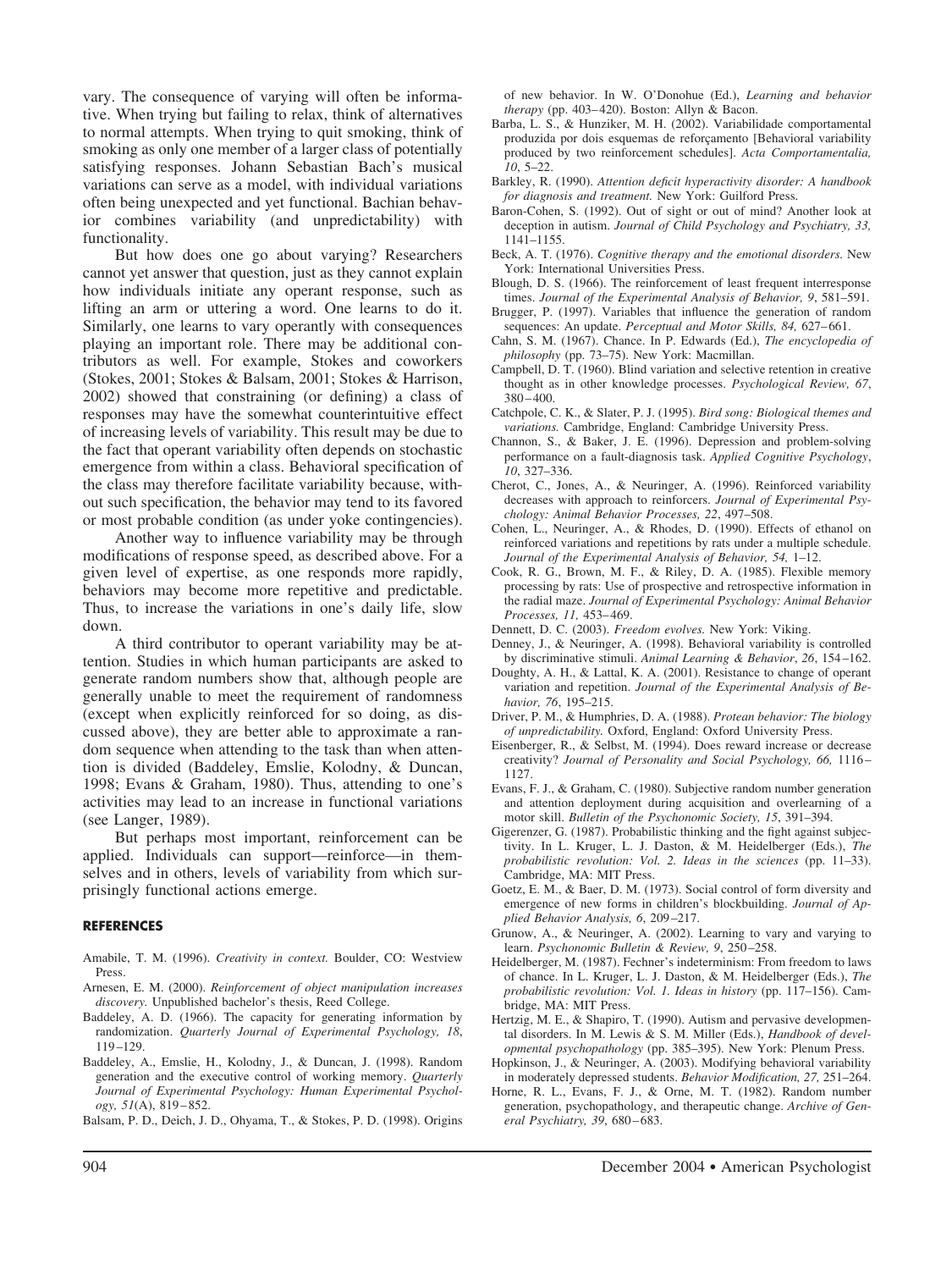- Hunziker, M. H. L., Saldana, R. L., & Neuringer, A. (1996). Behavioral variability in SHR and WKY rats as a function of rearing environment and reinforcement contingency. *Journal of the Experimental Analysis of Behavior, 65,* 129 –144.
- James, W. (1956). The dilemma of determinism. In W. James (Ed.), *The will to believe* (pp. 145–183). New York: Dover. (Original work published 1884)
- Jammer, M. (1973). Indeterminacy in physics. In P. P. Wiener (Ed.), *Dictionary of the history of ideas: Volume 2. Despotism to law, common* (pp. 586 –594)*.* New York: Scribner.

Jay, R. (2003). *Dice: Deception, fate & rotten luck.* New York: Norton.

- Jensen, G., Miller, C., & Neuringer, A. (in press). Reasons to respond randomly. In E. A. Wasserman & T. R. Zentall (Eds.), *Comparative cognition: Experimental exploration of animal intelligence*. New York: Oxford University Press.
- Knuth, D. E. (1969). *The art of computer programming.* Reading, MA: Addison-Wesley.
- Langer, E. (1989). *Mindfulness.* Reading, MA: Addison-Wesley.
- Lapp, J. E., Marinier, R., & Pihl, R. O. (1982). Correlates of psychotropic drug use in women: Interpersonal personal problem solving and depression. *Women & Health*, *7*, 5–16.
- Lee, R., McComas, J. J., & Jawor, J. (2002). The effects of differential and lag reinforcement schedules on varied verbal responding by individuals with autism. *Journal of Applied Behavior Analysis, 35,* 391– 402.
- Lung, C. T., & Dominowski, R. L. (1985). Effects of strategy instructions and practice on nine-dot problem solving. *Journal of Experimental Psychology: Learning, Memory, and Cognition, 11,* 804 – 811.
- Machado, A. (1989). Operant conditioning of behavioral variability using a percentile reinforcement schedule. *Journal of the Experimental Analysis of Behavior*, *52*, 155–166.
- Machado, A. (1992). Behavioral variability and frequency-dependent selection. *Journal of the Experimental Analysis of Behavior, 58,* 241– 263.
- Malone, J. C. (1987). Skinner, the behavioral unit, and current psychology. In S. Modgil & C. Modgil (Eds.), *B. F. Skinner: Consensus and controversy* (pp. 193–203). New York: Falmer Press.
- Manoel, E. J., & Connolly, K. J. (1997). Variability and stability in the development of skilled actions. In K. J. Connolly & H. Forssberg (Eds.), *Neurophysiology and neuropsychology of motor development* (pp. 286 –318)*.* London: Mac Keith Press.
- McElroy, E., & Neuringer, A. (1990). Effects of alcohol on reinforced repetitions and reinforced variations in rats. *Psychopharmacology, 102*,  $49 - 55$ .

McFadden, J. (2000). *Quantum evolution*. New York: Norton.

- Metzger, M. A. (1994). Have subjects been shown to generate chaotic number? Commentary on Neuringer and Voss. *Psychological Science, 5*, 111–114.
- Miller, N., & Neuringer, A. (2000). Reinforcing variability in adolescents with autism. *Journal of Applied Behavior Analysis, 33*, 151–165.
- Mook, D. M., Jeffrey, J., & Neuringer, A. (1993). Spontaneously hypertensive rats (SHR) readily learn to vary but not to repeat instrumental responses. *Behavioral and Neural Biology, 59, 126-135.*
- Mook, D. M., & Neuringer, A. (1994). Different effects of amphetamine on reinforced variations versus repetitions in spontaneously hypertensive rats (SHR). *Physiology & Behavior, 56,* 939 –944.
- Morris, C. (1987). The operant conditioning of response variability: Free-operant versus discrete-response procedures. *Journal of the Experimental Analysis of Behavior, 47,* 273–277.
- Moss, F., & Wiesenfeld, K. (1995, August). The benefits of background noise. *Scientific American,* 66 – 69.
- Moxley, R. A. (1997). Skinner: From determinism to random variation. *Behavior and Philosophy, 25,* 3–28.
- Mullins, M., & Rincover, A. (1985). Comparing autistic and normal children along the dimensions of reinforcement maximization, stimulus sampling, and responsiveness to extinction. *Journal of Experimental Child Psychology, 40,* 350 –374.
- Nelson, T. D. (1978). Fixed-interval matching-to-sample: Intermatching time and intermatching error runs. *Journal of the Experimental Analysis of Behavior, 29,* 105–113.
- Neuringer, A. (1986). Can people behave "randomly"? The role of feedback. *Journal of Experimental Psychology: General, 115*, 62–75.
- Neuringer, A. (1991). Operant variability and repetition as functions of interresponse time. *Journal of Experimental Psychology: Animal Behavior Processes, 17*, 3–12.
- Neuringer, A. (1992). Choosing to vary and repeat. *Psychological Science, 3*, 246 –250.
- Neuringer, A. (1993). Reinforced variation and selection. *Animal Learning & Behavior, 21*, 83–91.
- Neuringer, A. (2002). Operant variability: Evidence, functions, and theory. *Psychonomic Bulletin & Review, 9,* 672–705.
- Neuringer, A., Deiss, C., & Olson, G. (2000). Reinforced variability and operant learning. *Journal of Experimental Psychology: Animal Behavior Processes, 26,* 98 –111.
- Neuringer, A., Kornell, N., & Olufs, M. (2001). Stability and variability in extinction. *Journal of Experimental Psychology: Animal Behavior Processes, 27,* 79 –94.
- Neuringer, A., & Voss, C. (1993). Approximating chaotic behavior. *Psychological Science, 4*, 113–119.
- Nevin, J. A. (1967). Effects of reinforcement scheduling on simultaneous discrimination performance. *Journal of the Experimental Analysis of Behavior, 10*, 251–260.
- Nickerson, R. A. (2002). The production and perception of randomness. *Psychological Review, 109*, 330 –357.
- Page, S., & Neuringer, A. (1985). Variability is an operant. *Journal of Experimental Psychology: Animal Behavior Processes*, *11*, 429 – 452.
- Pryor, K. W., Haag, R., & O'Reilly, J. (1969). The creative porpoise: Training for novel behavior. *Journal of the Experimental Analysis of Behavior, 12*, 653– 661.
- Radloff, L. S. (1991). The use of the Center for Epidemiological Studies Depression Scale in adolescents and young adults. *Journal of Youth and Adolescence, 20,* 149 –166.
- Renner, M. J., & Rosenzweig, M. R. (1987). *Enriched and impoverished environments: Effects on brain and behavior.* New York: Springer-Verlag.
- Rescorla, R. A., & Wagner, A. R. (1972). A theory of Pavlovian conditioning: Variations in the effectiveness of reinforcement and nonreinforcement. In A. H. Black & W. F. Prokasy (Eds.), *Classical conditioning: II. Current research and theory* (pp. 64 –99). New York: Appleton-Century-Crofts.
- Rhinehart, L. (1998). *The dice man.* Woodstock, NY: Overlook Press.
- Ross, C., & Neuringer, A. (2002). Reinforcement of variations and repetitions along three independent response dimensions. *Behavioural Processes*, *57*, 199 –209.
- Sagvolden, T., Pettersen, M. B., & Larsen, M. C. (1993). Spontaneously hypertensive rats (SHR) as a putative animal model of childhood hyperkinesis: SHR behavior compared to four other rat strains. *Physiology & Behavior, 54*, 1047–1055.
- Saldana, R. L., & Neuringer, A. (1998). Is instrumental variability abnormally high in children exhibiting ADHD and aggressive behavior? *Behavioural Brain Research, 94,* 51–59.
- Savage, T. (2001). Shaping: A multiple contingencies analysis and its relevance to behaviour-based robotics. *Connection Science, 13,* 199 – 234.
- Schmidt, R. A., & Lee, T. D. (1999). Conditions of practice. In R. A. Schmidt & T. D. Lee (Eds.), *Motor control and learning: A behavioral emphasis* (3rd ed., pp. 285–321). Champaign, IL: Human Kinetics.
- Schwartz, B. (1980). Development of complex stereotyped behavior in pigeons. *Journal of the Experimental Analysis of Behavior, 33,* 153– 166.
- Schwartz, B. (1982). Failure to produce variability with reinforcement. *Journal of the Experimental Analysis of Behavior, 37,* 171–181.
- Siegler, R. S. (1996). *Emerging minds: The process of change in children's thinking.* New York: Oxford University Press.
- Skinner, B. F. (1950). Are theories of learning necessary? *Psychological Review, 57,* 193–216.
- Skinner, B. F. (1959). The generic nature of the concepts of stimulus and response. In B. F. Skinner (Ed.), *Cumulative record* (pp. 347–366). New York: Appleton-Century-Crofts. (Original work published 1935)
- Skinner, B. F. (1974). *About behaviorism.* New York: Knopf.
- Stokes, P. D. (2001). Variability, constraints, and creativity: Shedding light on Claude Monet. *American Psychologist, 36*, 355–359.

December 2004 ● American Psychologist 905